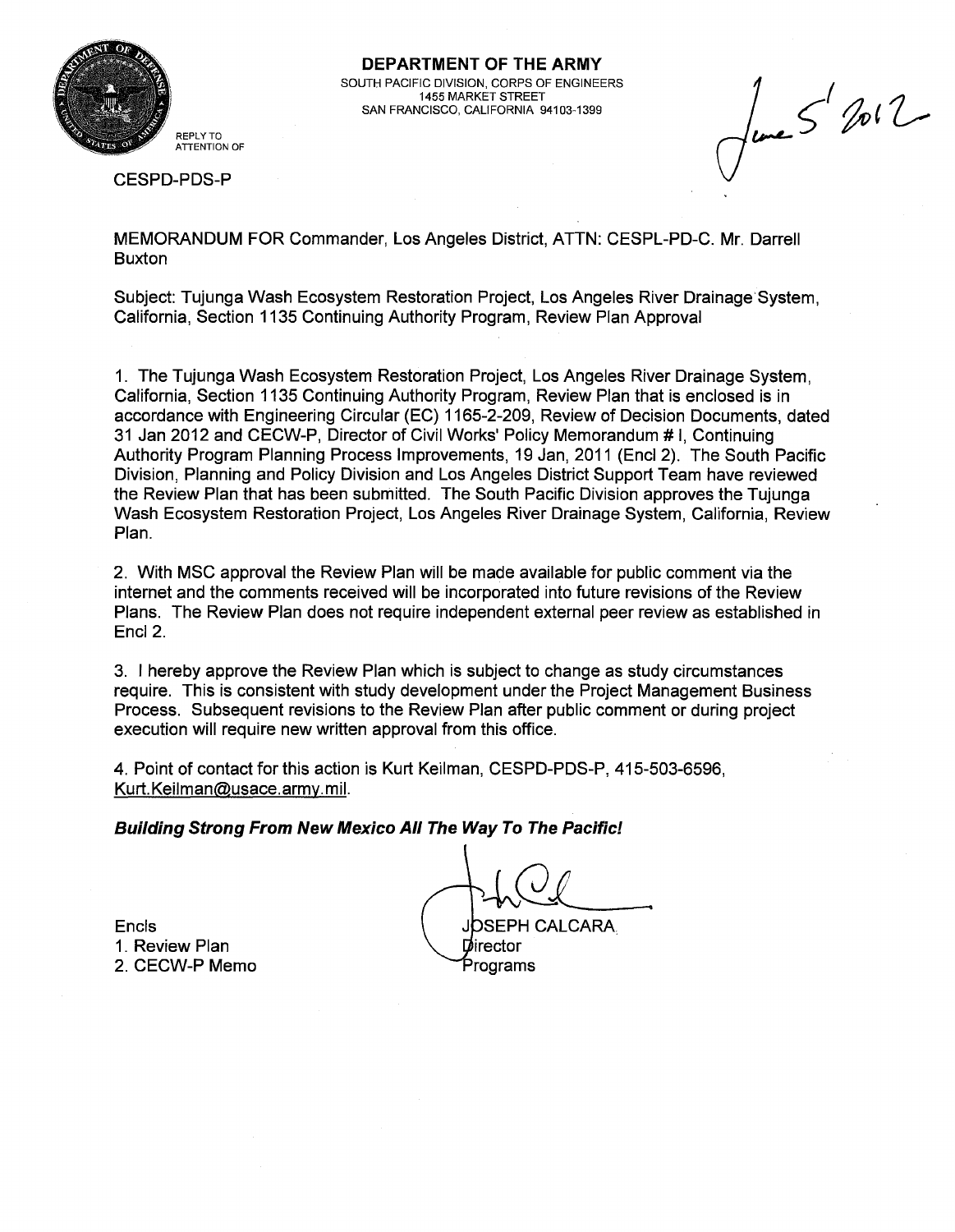# **REVIEW PLAN**

# **TUJUNGA WASH ECOSYSTEM RESTORATION PROJECT Los Angeles River Drainage System**

**Prepared by: U.S. Army Corps of Engineers Los Angeles District February 2012** 



**US Army Corps<br>of Engineers ©**<br>Los Angeles District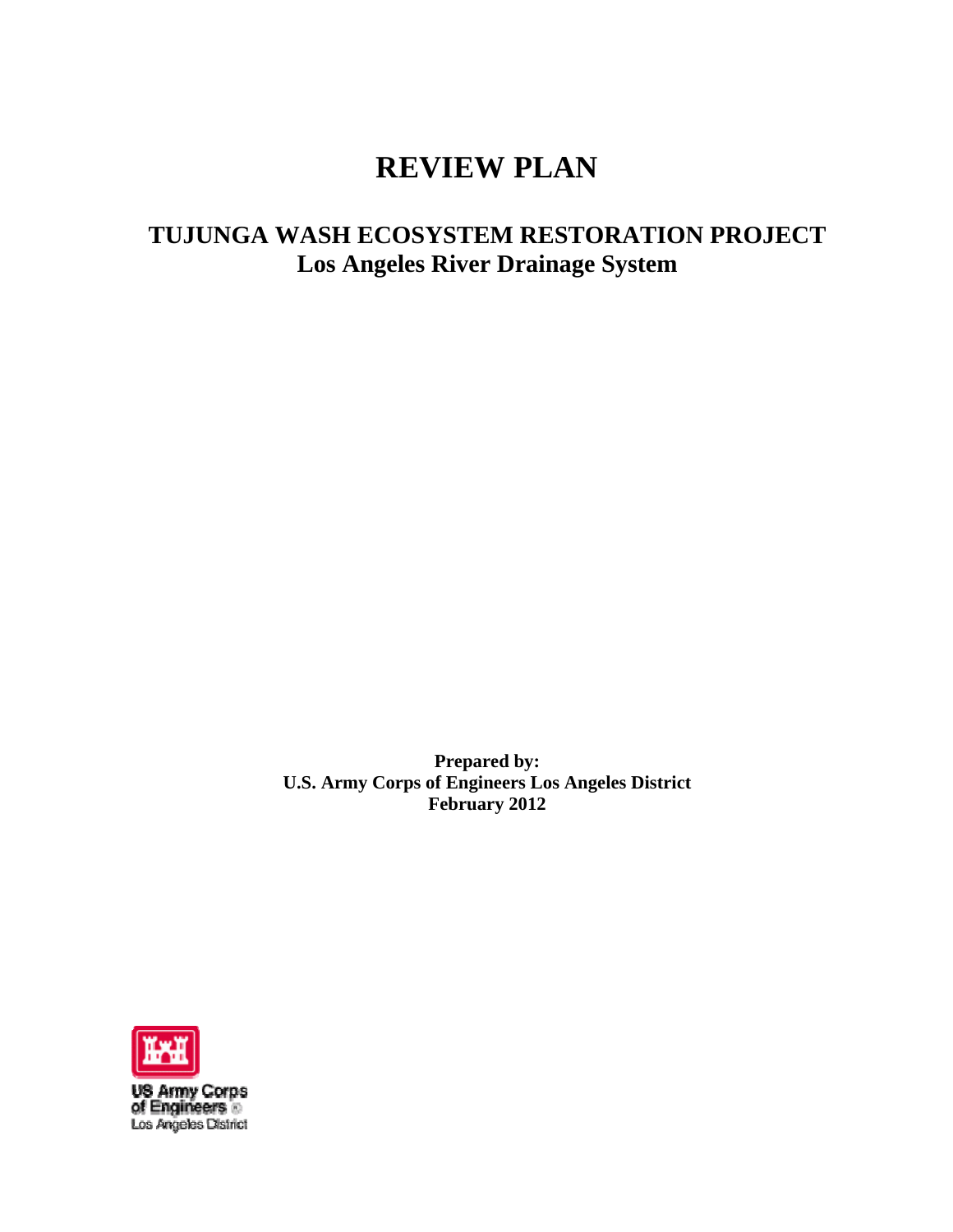## TUJUNGA WASH ECOSYSTEM RESTORATION PROJECT **Los Angeles River Drainage System**

# **TABLE OF CONTENTS**

| a.             |   |
|----------------|---|
| $\mathbf{b}$ . |   |
| c.             |   |
|                |   |
| a.             |   |
| b.             |   |
| $\mathbf{c}$ . |   |
|                |   |
| a.             |   |
| b.             |   |
| $\mathbf{c}$ . |   |
|                |   |
| a.             |   |
| $\mathbf{b}$ . |   |
| $\mathbf{c}$ . |   |
|                |   |
| a.             |   |
| b.             |   |
| c.             |   |
| d.             |   |
| e.             | 9 |
|                |   |
|                |   |
|                |   |
|                |   |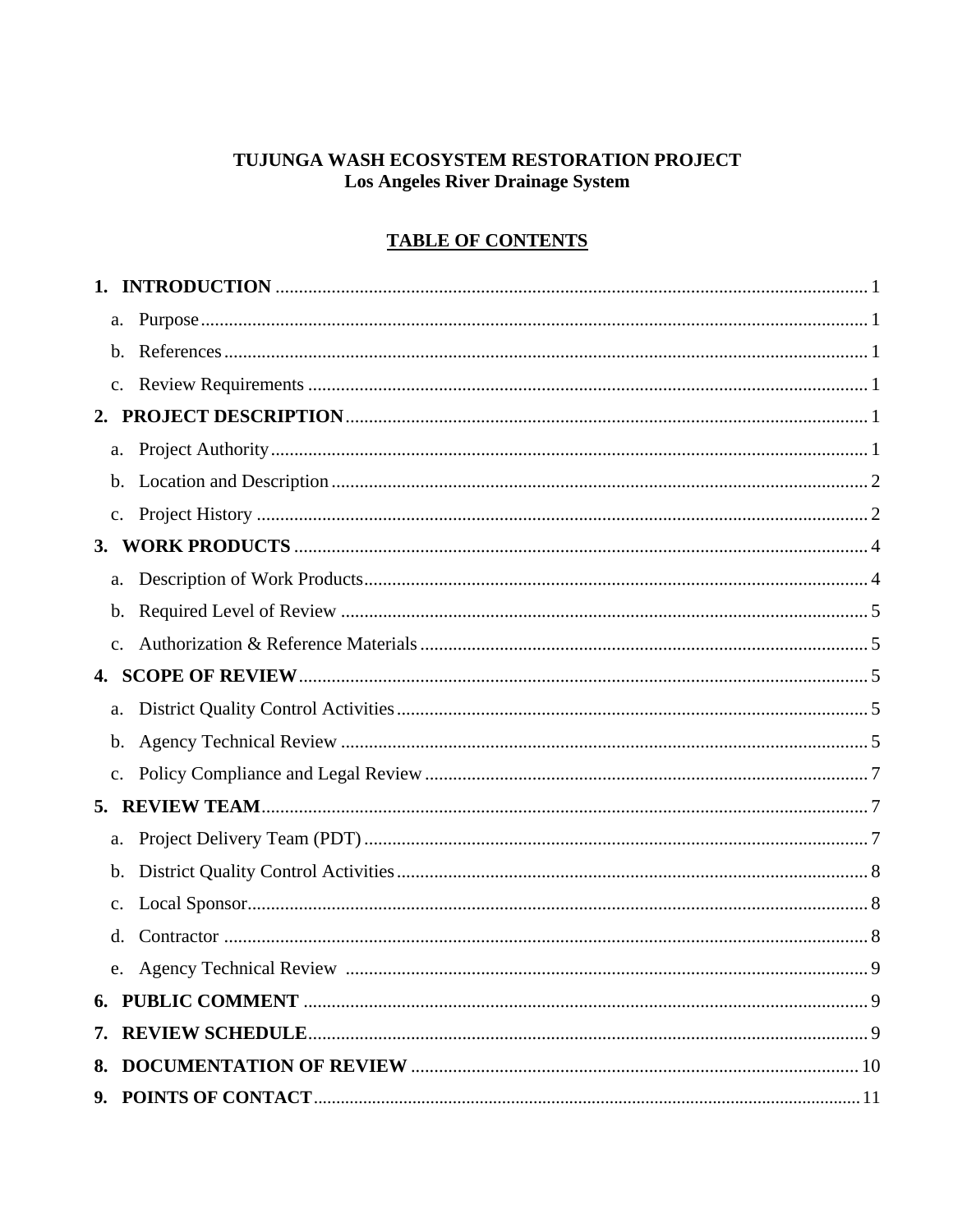|--|--|

# **EXHIBITS**

FIGURE A – PROJECT LOCATION MAP

FIGURE B – PROJECT AREA MAP 1

FIGURE C – PROJECT AREA MAP 2

FIGURE D – PROJECT WATER SOURCE

## **ATTACHMENTS**

ATTACHMENT 1 – SAMPLE STATEMENT OF TECHNICAL REVIEW FOR IMPLEMENTATION DOCUMENTS………………………………………………………………………………………….. 17 ATTACHMENT 2 – KIEWIT QUALITY MANAGEMENT PLAN, INCLUDING HNTB DESIGN QUALITY CONTROL PLAN ………………………………………………………………………… 19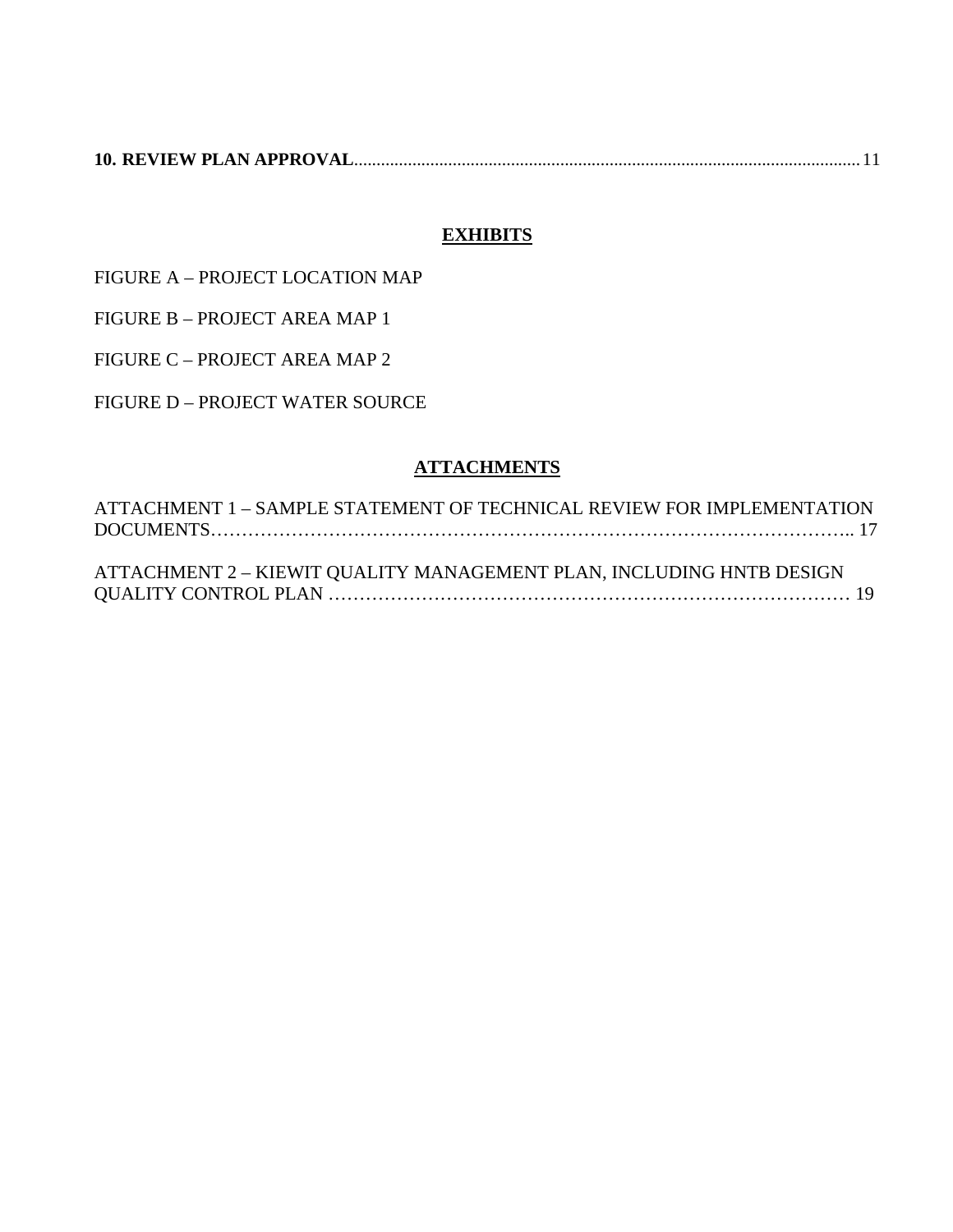### **TUJUNGA WASH ECOSYSTEM RESTORATION PROJECT Los Angeles River Drainage System**

February 2012

### **1. INTRODUCTION.**

a. Purpose. This Review Plan defines the scope and level of quality management activities for the Tujunga Wash Ecosystem Restoration Project (Project), Los Angeles Drainage System.

b. References.

(1) ER 1110-2-1150, Engineering and Design for Civil Works Projects, 31 Aug 1999

(2) ER 1110-1-12, Engineering and Design Quality Management, 21 Jul 2006

(3) WRDA 2007 H. R. 1495 Public Law 110-114, 8 Nov 2007

(4) EC 1165-2-209, Civil Works Review Policy, 31 Jan 2010

(5) Army Regulation 15–1, Committee Management, 27 November 1992 (Federal Advisory Committee Act Requirements)

(6) National Academy of Sciences, Background Information and Confidential Conflict Of Interest Disclosure, BI/COI FORM 3, May 2003

(7) Director of Civil Works' Policy Memorandum #1, 19 January 2011, Continuing Authority Program Planning Process Improvements.

c. Review Requirements. This Review Plan was developed in accordance with EC 1165-2-209, which establishes the procedures for ensuring the quality and credibility of U.S. Army Corps of Engineers (USACE) decision and implementation documents through independent review. This Review Plan describes the scope of review for the current phase of work. All appropriate levels of review (DQC, ATR, and IEPR) will be included in this Review Plan and any levels not included will require documentation in the Review Plan (RP) of the risk-informed decision not to undertake that level of review. The RP identifies the most important skill sets needed in the reviews and the objective of the review and the specific advice sought, thus setting the appropriate scale and scope of review for the individual project.

# **2. PROJECT DESCRIPTION.**

a. Project Authority. The Tujunga Wash Ecosystem Restoration Project was authorized by Section 1135 (c) of the Water Resources Development Act of 1986 (Public Law 99-662). Recreation as a project purpose was authorized by Section 4 of the Flood Control Act of 1944 (Public Law 78-534) and the Federal Water Project Recreation Act of 1965 (Public Law 89-72). Section 1135 of the Water Resources Development Act of 1986 (Public Law 99-662) and Section 103 of The Water Resources Development Act of 1986 (Public Law 99-662) specify the cost-sharing requirements applicable to the Project.

Section 1135 provides that the Federal share shall not exceed more than \$5 million and the non-Federal sponsor's share shall equal 25% of the total project costs. Not more than 80 percent of the non-Federal share may be in kind, including a facility, supply, or service that is necessary to carry out the modification or measure.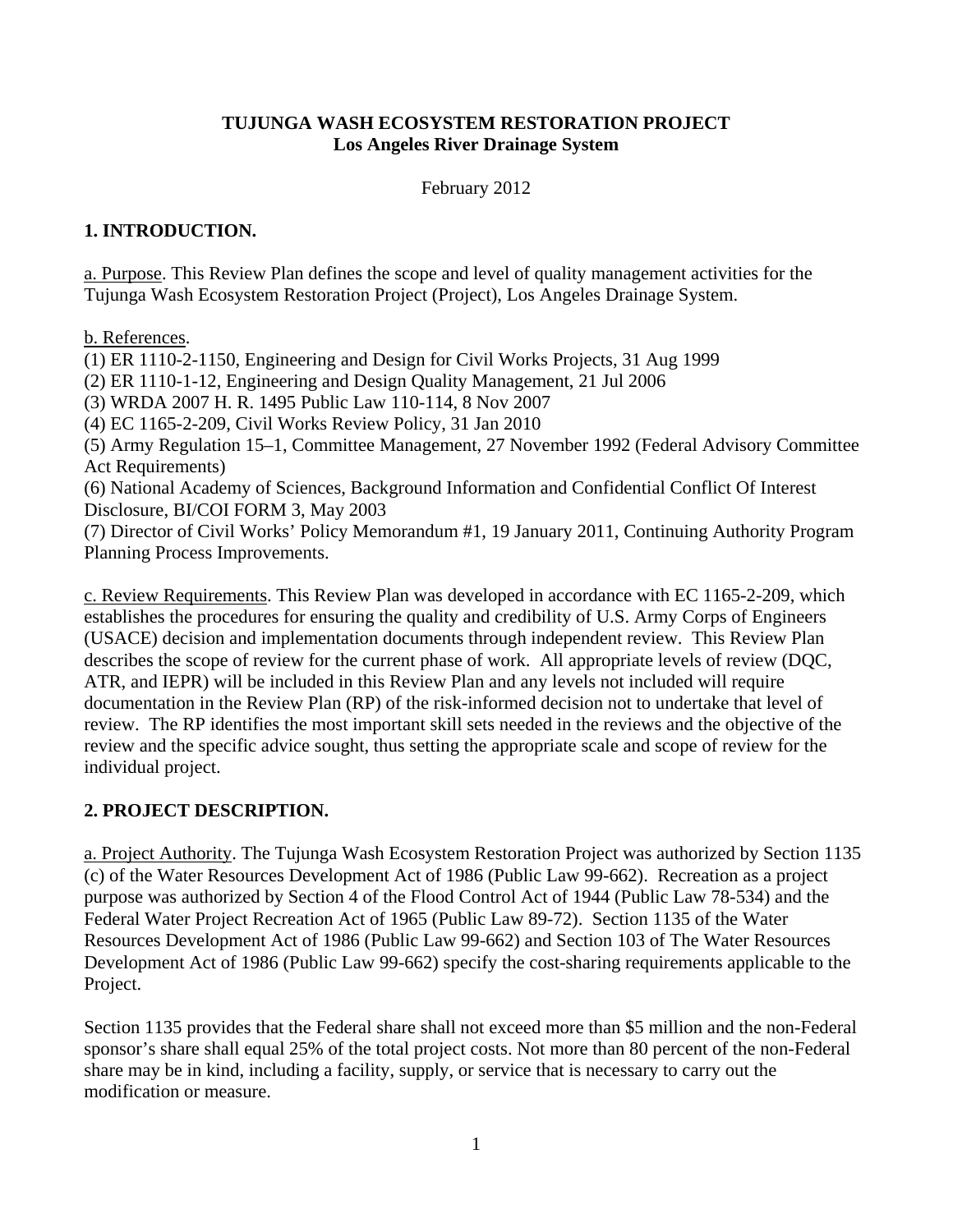b. Location and Description. The Tujunga Watershed is the largest sub-watershed of the Los Angeles River Watershed. It encompasses 225 square miles in north-central Los Angeles County, California. The site is located in the eastern San Fernando Valley (a part of the incorporated body of the City of Los Angeles), Los Angeles County, California. The proposed project reach extends from Vanowen Street north to Sherman Way, a distance of approximately 3,000 feet and approximately 65 feet on both sides of the Tujunga Wash flood control channel (See Exhibit C), which was constructed by the Corps under a separate authority. The purpose of the Project is to restore degraded habitat along a 3,000 foot long part of the Tujunga Wash by constructing a meandering stream and increasing the habitat value by planting native/riparian types of vegetation along the banks of the stream to increase opportunity for wildlife movement and to provide nesting areas for migratory birds and other sensitive species located in the vicinity of the Project area. Wildlife corridor connectivity can be further expanded by connecting to the Sponsor's 6,000 foot long restoration project and the Corps' existing 4,200 foot long Tujunga Greenbelt Project downstream of the Federal project (See Figure B); The Project is to be design and constructed to function similar to the constructed Green Belt Project. Figure D shows the water source for the Project (South Pacoima Wash Channel), the inlet connection location, as well as the staging areas.

Tujunga Wash originates in the San Gabriel Mountains to the immediate north and passes through the study area before its confluence with the Los Angeles River. The Wash is formed upstream by the confluence of the Big Tujunga River and the Little Tujunga River, and is joined immediately upstream of the Project area by the Pacoima Wash. The Tujunga Wash is the major tributary of the Los Angeles River system in the upper Los Angeles River basin. The Tujunga Wash, once downstream of Hansen Dam, traverses through a heavily urbanized environment.

Historically, the Tujunga Wash, as it flowed through the eastern San Fernando Valley, was a braided stream course. It was a major source of stream deposition and alluvial deposits in the region. The Tujunga Wash consisted of three primary channels. Streams flowing in a southerly direction were primarily carrying the discharge of only the larger flood flows. The natural channel was converted into the flood control channel and natural native vegetation was damaged during construction of the Hollywood Freeway and other intensive urban development. Thus the natural streams and vegetation were degraded.

The channel is a rectangular box structure for its entire length from Hansen Dam to the Los Angeles River confluence. The Tujunga Wash has the widest right-of-way (sixty-five feet average width, on each side of the channel bank) of any tributary channel system in the entire Los Angeles County Drainage Area (LACDA) system. This right-of-way is owned in its entirety by the Los Angeles County Flood Control District, which is represented by the Los Angeles County Department of Public Works (LACDPW), which operates the LACDA system in conjunction with the U.S. Army Corps of Engineers (Corps). Both sides of the channel currently lack any type of vegetation.

### c. Project History.

There was a review of the integrated Final Detailed Project Report (DPR) and Environmental Assessment (EA) for this Project that was finalized and signed in May of 2009. A notice of exemption was prepared by the local sponsor, the Los Angeles County Department of Public Works (County), to comply with the California Environmental Quality Act (CEQA). The DPR was prepared in compliance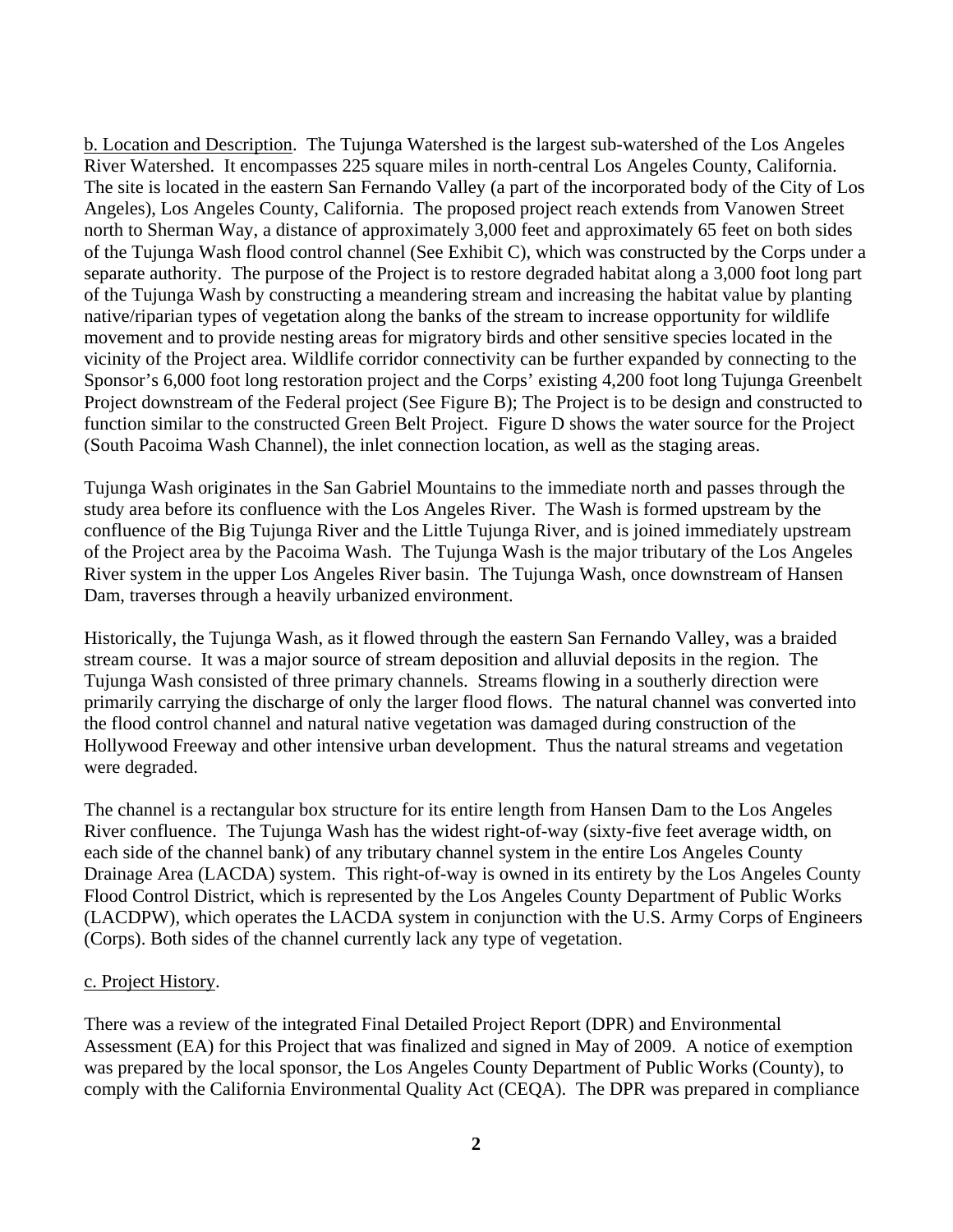with the National Environmental Policy Act (NEPA), and all applicable environmental regulations including ER 200-2-2, U.S. Army Corps of Engineers Policy and Procedures for Implementing NEPA. The DPR was prepared in accordance with guidance of ER-1105-2-100, Appendix E and F, and other applicable USACE guidelines to implement Ecosystem Restoration. This Integrated Report was referred to as a DPR and it included the following: descriptions of existing environmental resources; development and description of alternatives; real estate analysis; hydrology and hydraulics analysis; environmental laws, regulations, and required permits; environmental impacts; environmental benefits and cost evaluation; correspondence; and an operation and maintenance plan.

The nine acre area proposed for restoration includes two strips of land that are 65-feet wide and approximately 3000 feet long located on both sides of the Tujunga Wash channel between Sherman Way and Vanowen Street. The proposed Project will connect to two constructed restoration areas: 1) the County's restoration project, which is 6,000 feet long, located between Vanowen Street and Oxnard Street and 2) USACE existing Tujunga Greenbelt project, which is 4,200 feet long, located between Oxnard Street and Chandler Boulevard. With the addition of these two projects, the total length of the riparian habitat corridor would increase to 13,200 feet. The subject lands are owned by Los Angeles County and are both located downstream of the section 1135 project.

The habitat along this portion of the channel has been substantially degraded due to modifications of the natural stream into a manmade flood control channel. The Opportunity exists to restore and increase habitat along the banks of the flood control channel by establishing native/riparian vegetation. For the vegetation to become successful, a meandering stream parallel to the channel would be constructed on the west bank and would receive water from the eastern branch of the South Pacoima Wash via gravity feed pipeline; no water would be removed from Tujunga Wash. In addition, the Project would provide passive recreational and educational opportunities. By implementation of the recommended plan, the habitat value would be increased from 0 to 7.1 Habitat Units (HUs).

No Federally threatened or endangered species are located in the project area. Coordination with the U.S. Fish and Wildlife Service (USFWS) has been performed and they provided a final Coordination Act Report (CAR) in compliance with the Coordination Act. The Draft and Final CAR evaluates four alternatives, but the DPR evaluates three alternatives. This discrepancy occurred because USFWS prepared the Draft and Final CAR prior to preparation of the Draft DPR. Further refinement was made by combining two of the alternatives identified in the CAR to reduce redundancy and to generate greater output in HUs. The USACE then coordinated with USFWS regarding the refinements and number of alternatives evaluated in the Draft DPR. USFWS stated there is no need to provide a revised CAR because combining the two alternatives in the CAR created greater benefits for the ecosystem. Both the USACE and USFWS agreed on this decision.

The Project would not result in any discharge of material into waters of the United States; therefore, it is not subject to Section 404 of the Clean Water Act.

Both Phase I and Phase II Environmental Site Assessments were conducted in the Project area. It was determined that no Hazardous, Toxic, or Radioactive Waste exist within the Project area.

This Project complies with Section 106 of the National Historic Preservation Act (36 CFR 800)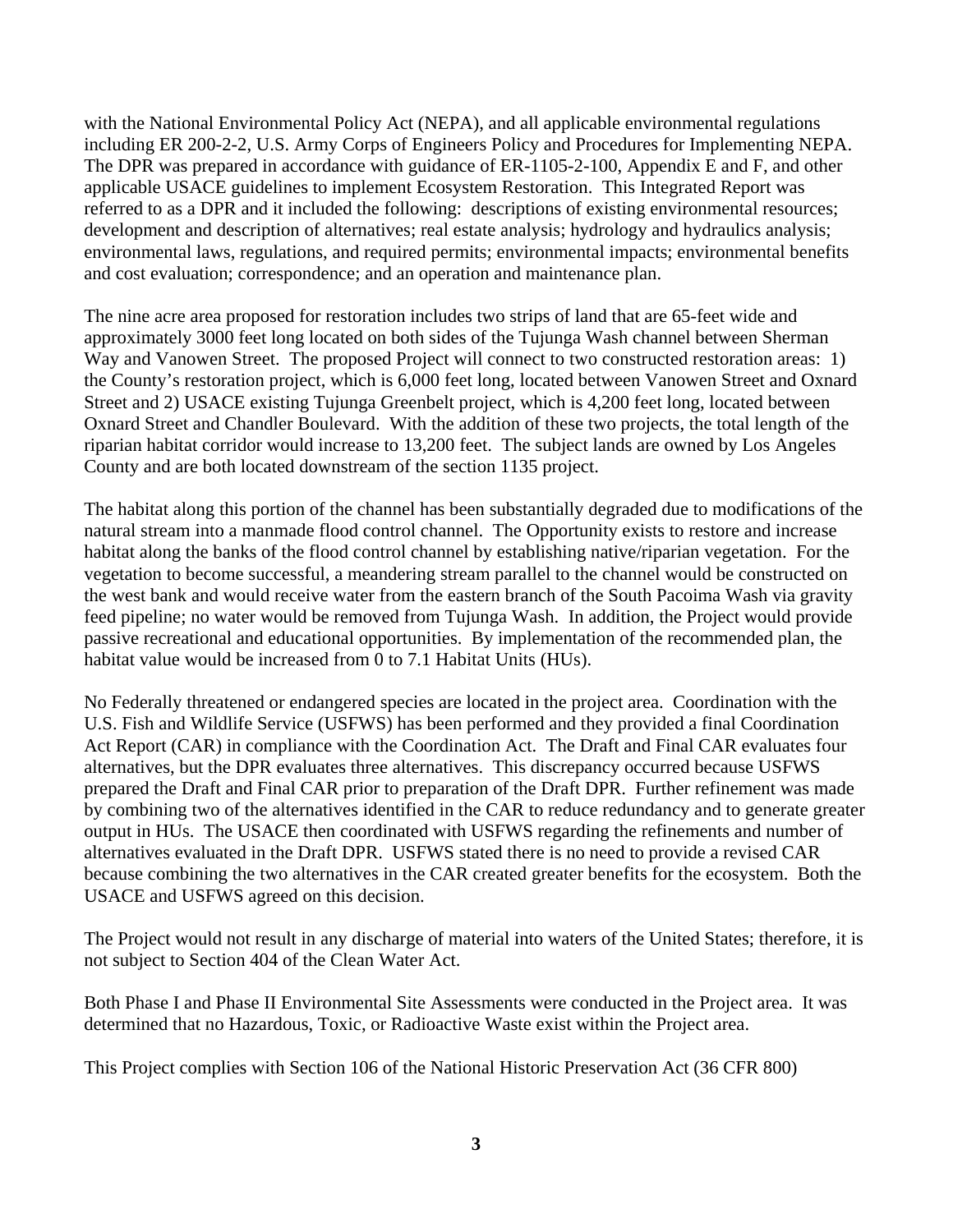The Project would result in minimal, short-term impacts on air, noise and traffic. Environmental commitments identified in the DPR would be implemented during construction to minimize the temporary impacts to environmental resources. The restored area would be maintained by the local sponsor in perpetuity.

COL Thomas H. Magness signed the DPR with the conclusion that an Environmental Impact Statement (EIS) is not required for this Project. SPL management decided the best approach to complete this Project would be through a design-build contract. A Request for Proposal (RFP) was written, advertised, and awarded as a Lowest Priced Technically Acceptable (LPTA) Design-Build Project. The RFP was consistent with the DPR. A CESPL design team performed the District Quality Control Team (DQC) and oversaw compliance with USACE guidelines, as well as best engineering practices.

## **3. WORK PRODUCTS.**

a. Description of Work Products. The work products for this project include a Design Documentation Report (DDR), Plans and Specifications (P&S), and Operation and Maintenance Manual (O&M Manual) upon completion.

- (1) Design Documentation Report (DDR). The DDR for the entire Project will serve as a summary of the design to be used by the (DQC) concurrently with the development of the Plans & Specifications. The engineering firms, Kiewit Infrastructure West Company serving as the Prime and HNTB serving as the Sub-Contractor will incorporate the respective design disciplines technical appendices, which includes hydrology and hydraulics, geotechnical, structural, soil analysis, civil, landscape and irrigation. This document will be reviewed by the DQC team members through DrChecks along with, Review Conferences for respective 35%, 65%, 95% Design-Build submittals. The DDR shall include all pertinent information associated with the Project's deliverable.
- (2) Plans & Specification (P&S). The P&S for the Project will be prepared by engineering firms, Kiewit Infrastructure West Company and subcontractor HNTB that will be in accordance with ER 1110-2-1200. The specifications will include demolition, miscellaneous cast-in-place concrete, masonry, decorative metal specialties, site furnishings, earthwork, clearing and grubbing, aggregate base course, bituminous tack and prime coat, hot mix bituminous pavement, aggregate surface course, and storm drainage utilities for civil, structural, irrigation and planting designs. The P&S will encompass design work which consists of constructing a meandering trapezoidal channel, intake and gravity feed pipe and native habitat in Los Angeles, California along Tujunga Wash extending from Vanowen to Sherman Way. On the west terrace, a manmade stream will be constructed which will use diverted water from the South Pacoima Wash Diversion Channel. The west terrace will also have a domestic water irrigation system to help support the plants. The east terrace will have more drought tolerant native plant communities which will be irrigated with domestic water. This terrace will be open to the public with a trail, seating/wildlife observation areas and interpretive signage. This document will be reviewed by the DQC team members through DrChecks along with, Review Conferences for respective 35%, 65%, 95% Design-Build submittals.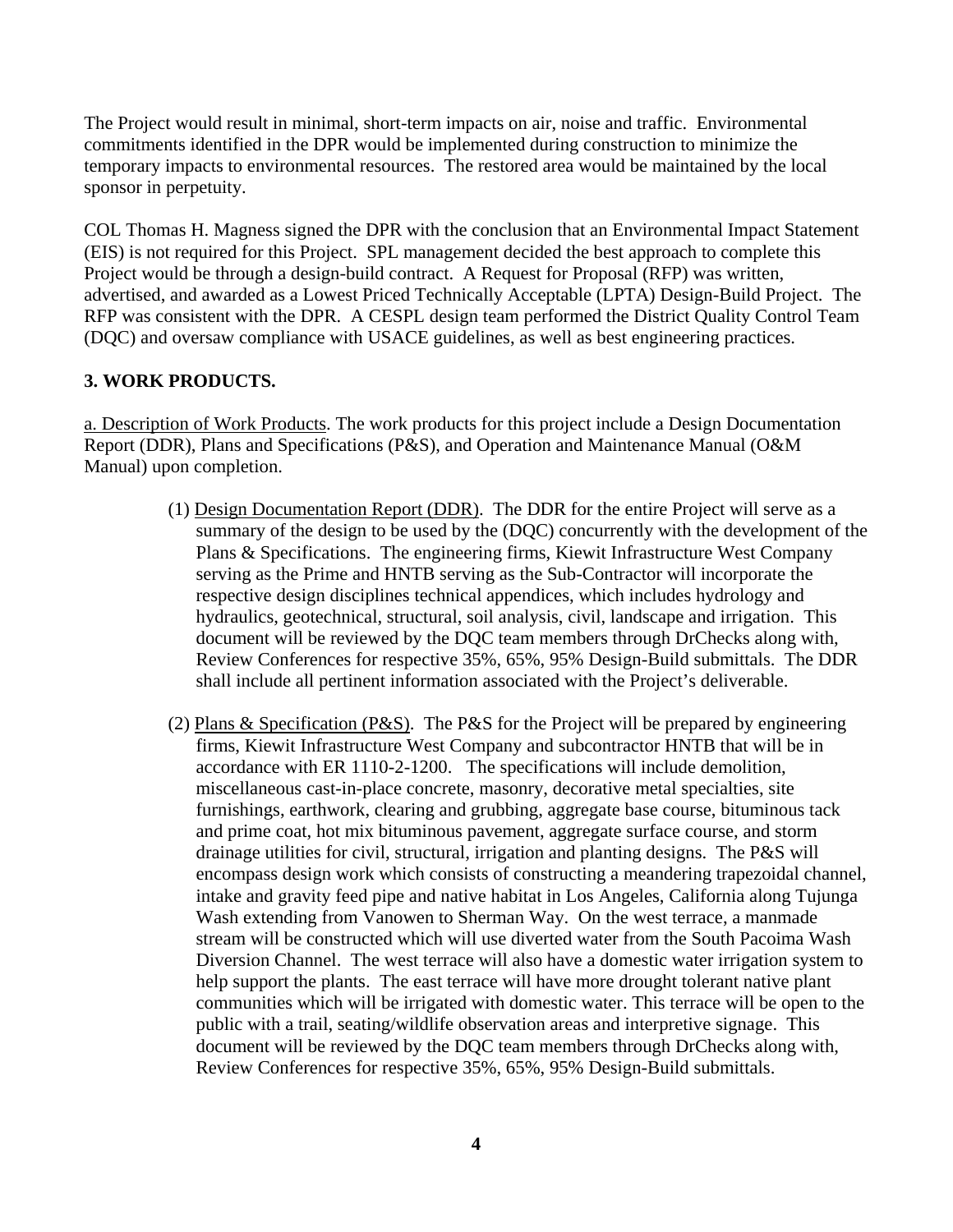(3) Operations & Maintenance Manual (O&M). An operations and maintenance manual for the Project will be prepared by engineering firms, Kiewit Infrastructure West Company and subcontractor HNTB prior to end of construction to be reviewed by the DQC team and Sponsor through DrChecks for turnover. The Contractors shall furnish as-built drawings and written instructions of year-round care of the installed plant materials including when and where maintenance should occur for HDPE pipe, manholes, fencings, entry gates, junction structures, site amenities, and procedures for plant material replacement.

### b. Required Level of Review.

The DDR, P&S, and O&M for the Tujunga Wash Ecosystem Restoration Project will be subject to the following review: District Quality Control (DQC) and Agency Technical Review (ATR). The Project products will also be reviewed by the Sponsor, Los Angeles County Department of Public Works, whom are a part of the DQC team and the Contractor who has their Design Quality Control Plan review (see Appendix E) during the design-build process. The Type I Individual External Peer Review (IEPR) and Type II IEPR (Safety Assurance Review) are not required for this project. The triggers for these reviews listed in ER 1165-2-209 are not met, in addition to our chief of engineering division acknowledges that this Project has no significant threat to life safety.

c. Authorization & Reference Materials. Electronic versions of all pertinent documents, including, Design Documentation Report, Plans & Specifications, O&M Manual and all relevant information available shall be posted in Adobe Acrobat PDF format for the ATR Reviewers at the appropriate time.

**4. SCOPE OF REVIEW.** The Scope of this Review Plan is for:

a. District Quality Control Activities. DQC activities for the DDR, P&S, and O&M Manual will consist of Quality Checks and Reviews, supervisory reviews, Project Delivery Team (PDT) reviews of the DPR and Request for Proposal (RFP), including input from the Local Sponsor, and, constructability, operability, and environmental reviews, as required by the District's Quality Manual. Specifically, the DQC will consist of a review of the Design-Build Project for DDR and P&S at the 35%, 65%, 95%, and 100% design submittals. It will also include at least four face-to-face Design Review Conferences. Additionally, the DQC members are responsible for a complete reading of the DPR report and RFP and each P&S submittal to assure the overall integrity of the reports, technical appendices, and final products.

b. Agency Technical Review. ATR is an in-depth review that ensures the proper application of clearly established criteria, regulations, laws, codes, principles, and professional practices. ATR also assures that all work products coherently fit together. ATR teams will be comprised of senior USACE personnel. The ATR team will further review and comment on the DDR, P&S, and O&M Manual. The ATR team will also be instructed that this is a Continuing Authorities Program (CAP) project with no significant threat to life safety and the risk to the quality and credibility of the governments scientific information will not be in question. A description of the points of emphasis for each document is below, followed by general review guidelines for the ATR team.

(1) Emphasis of Review for Work Products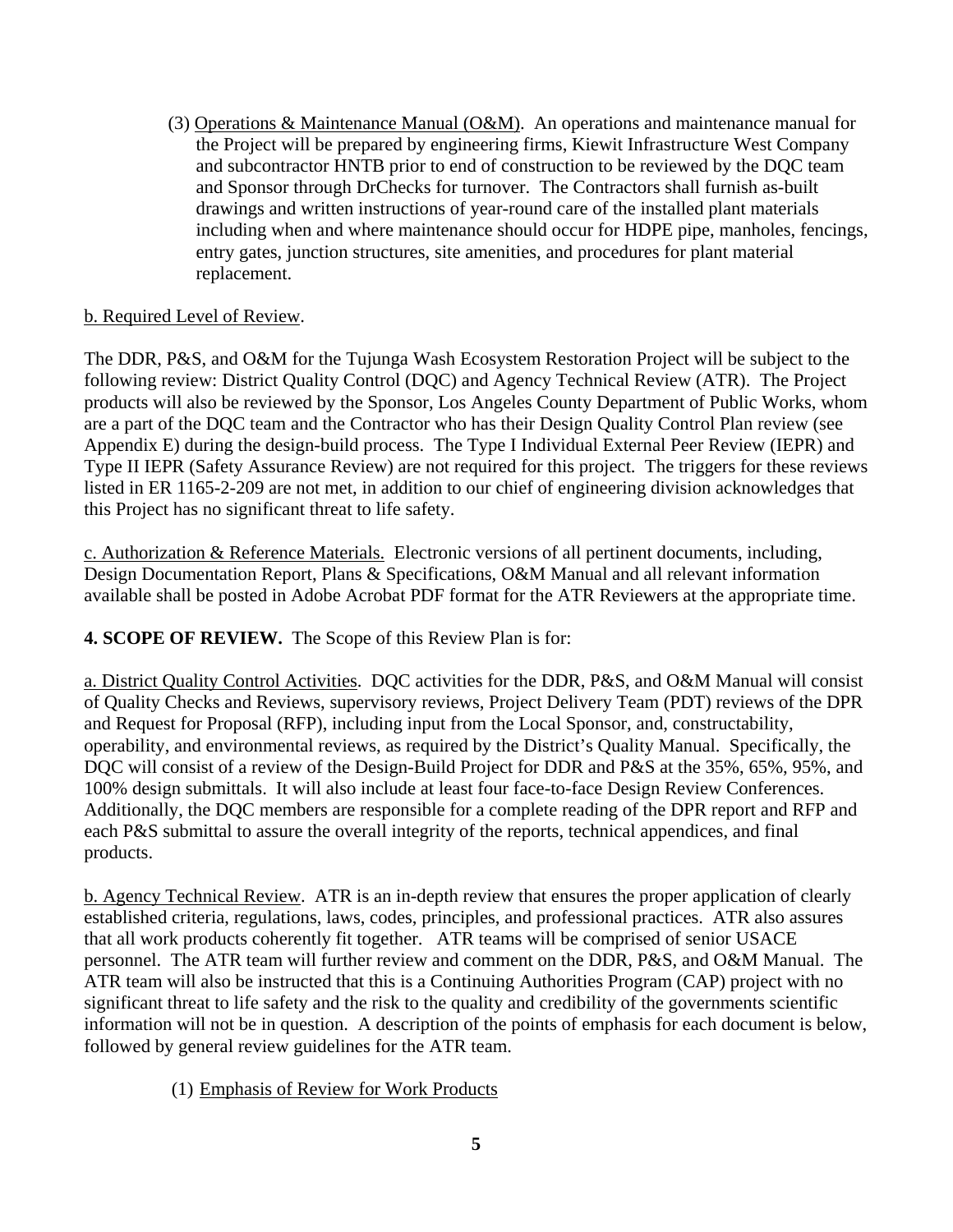When reviewing the DDR, the ATR team should verify that it is sufficiently detailed for each technical specialty and in accordance with ER 1110-2-1150 appendix D. In this way, the criteria that were used, the critical assumptions which were made, and the analytical methods that were used will be evident for purposed review and historical documentation. Verify that it contains summaries of important calculation results and selected example calculations for all critical elements of the design.

When reviewing the P&S, the ATR team should verify that the documents are prepared in accordance with ER 1110-2-1200 and the Architect/Engineering/Construction CADD Standards along with Tri-Service Spatial Data Standards. The team should verify that the P&S contains all necessary information required to construct the plan detailed in the engineering appendix and documented in the DDR. Review the design for, constructability, operability, and environmental aspects of the design in accordance with ER 1110-2-1150 section 14.

When reviewing the O&M Manual, the ATR team should verify that the documents are prepared in accordance with ER 1110-2-1150 section 13, 15, and ER 1110-2-401 for year-round care of the installed plant material; including, when and where maintenance should occur, and the procedures for plant material replacement, maintenance of intake system, HDPE pipe, manholes, fencing, entry gates, junction structure, and site amenities.

#### (2) General Review Guidelines

ATR is undertaken to "ensure the quality and credibility of the government's scientific information" in accordance with ER 1110-1-12.

#### (a) ATR Team Responsibilities

- i. Reviewers shall review project authorization material, design documents to confirm that work was done in accordance with established professional principles, practices, codes, and criteria and for compliance with laws and policy. Comments on the design documents shall be submitted into Document Review and Checking System (DrChecks).
- ii. Reviewers shall pay particular attention to one's discipline, but may also comment on other aspects as appropriate. Reviewers that do not have any significant comments pertaining to their assigned discipline shall provide a comment stating this.
- iii. Grammatical and editorial comments shall not be submitted into DrChecks. Comments should be submitted to the ATR manager via electronic mail using tracked changes feature in the Word document or as a hard copy mark-up. The ATR manager shall provide these comments to the Project Manager and Lead Engineer.
- iv. The "Critical" comments flag in DrChecks shall not be used unless the comment is discussed with the ATR manager and/or the Lead Engineer.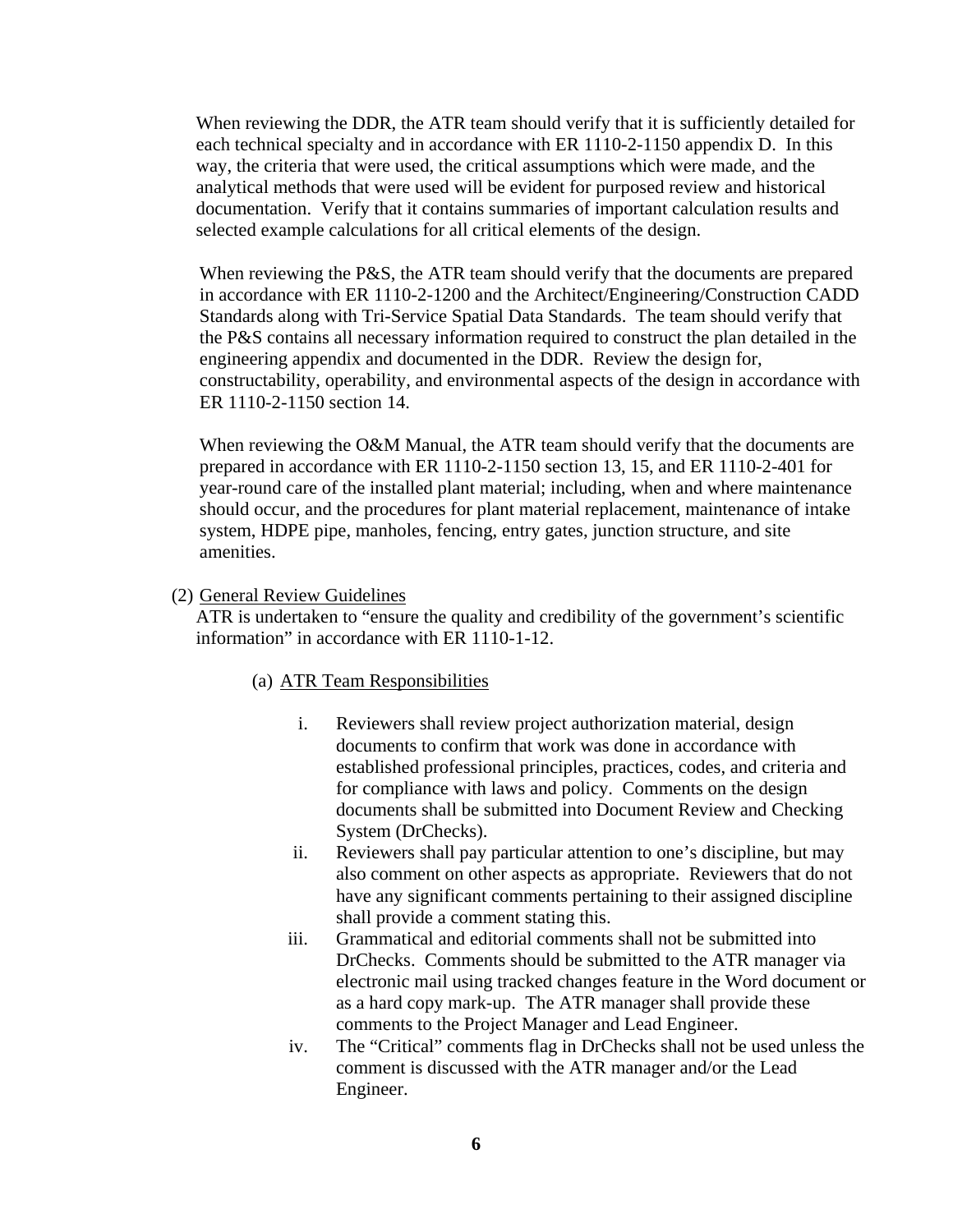### (b) PDT Responsibilities

i. The team shall review comments provided by the ATR Team in DrChecks and provide responses to each comment using "Concur," "Non-Concur," or "For Information Only." Concur responses shall state what action was taken and provide revised text from the report if applicable. Non-Concur responses shall state the basis for the disagreement or clarification of the concern and suggest actions to negotiate the closure of the comment.

Team members shall contact the DQC and ATR managers to discuss any "Non-Concur" responses prior to submission.

c. Policy Compliance and Legal Review. In accordance with EC 1165-2-209 paragraph 14, policy compliance and legal review, only applies to decision documents, which was applied to the Detailed Project Report (DPR) that was reviewed and approved through SPD; this Review Plan is an implementation document.

### **5. REVIEW TEAM.**

| Name                 | <b>Discipline</b>      | Agency/Office     | Phone No.    |
|----------------------|------------------------|-------------------|--------------|
| Randy Tabije         | Environmental          | <b>CESPL-PM-M</b> | 213-452-3669 |
|                      | Coordinator/Study      |                   |              |
|                      | Manager                |                   |              |
| Melanie Stalder &    | <b>Biologist</b>       |                   |              |
| <b>Michael Fink</b>  |                        |                   |              |
| Lu Tan & Kerry Casey | Hydraulics & Hydrology |                   |              |
| Sandra L. Willis     | Landscape Architect    |                   |              |
| Ted Ingersoll        | Geotechnical Engineer  |                   |              |
| Juan Dominguez       | <b>Cost Estimating</b> |                   |              |
| Mark Bierman & Mike  | Economics              |                   |              |
| <b>Hallisy</b>       |                        |                   |              |
| Lisa Sandoval        | <b>Real Estate</b>     |                   |              |
|                      |                        |                   |              |

a. Project Delivery Team (PDT). The PDT developed the DPR

b. District Quality Control Activities. This is the list of the review team who will perform the DQC activities.

| Name<br>the contract of the contract of the contract of | Discipline             | Agency/Office | Phone No.    |
|---------------------------------------------------------|------------------------|---------------|--------------|
| Mohammad                                                | <b>Project Manager</b> | CESPL-PM-C    | 213-280-4013 |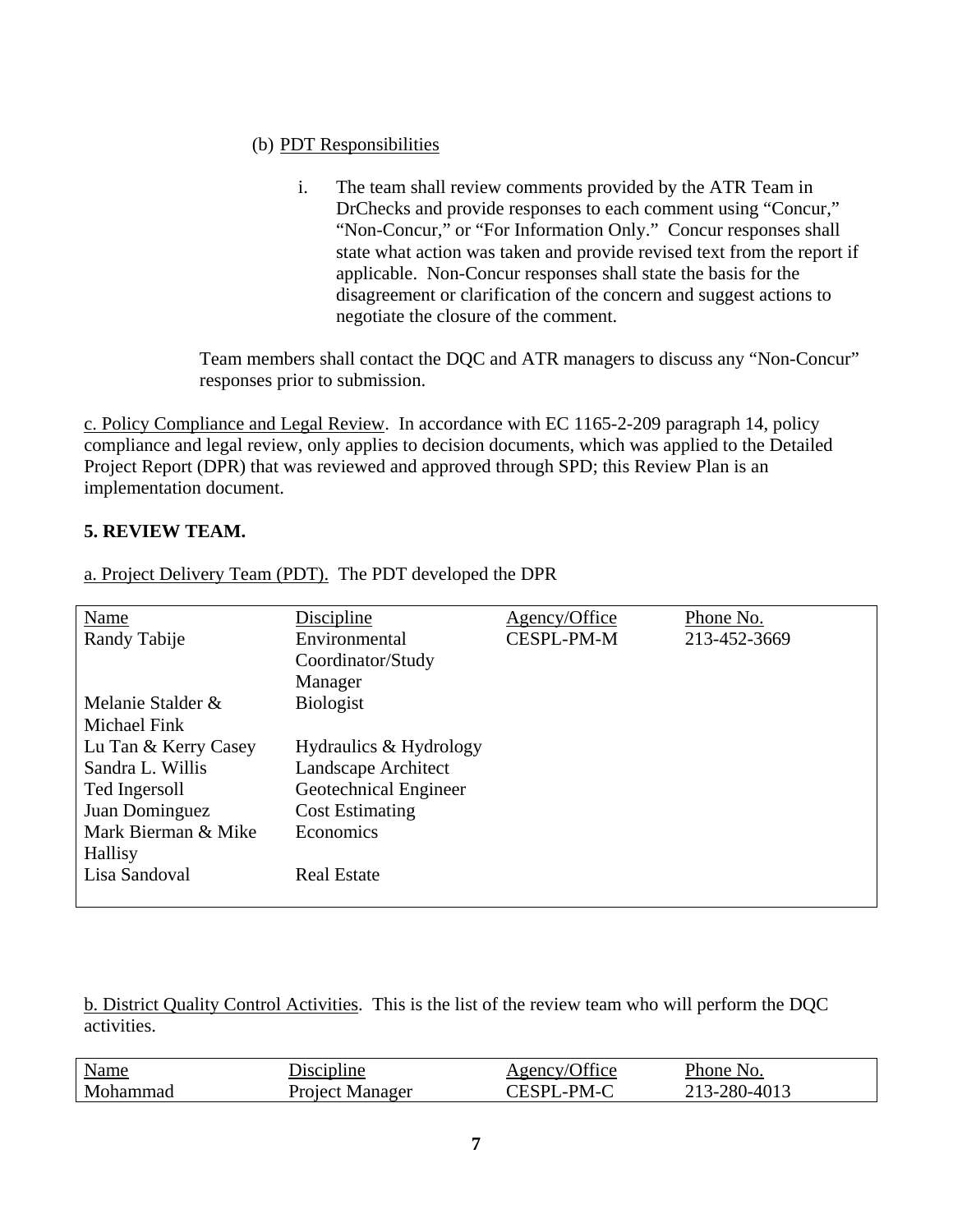| Monshizadeh             |                           |                    |              |  |
|-------------------------|---------------------------|--------------------|--------------|--|
| Darrell Buxton          | Program Manager           | CESPL-PM-C         | 213-452-4007 |  |
| Shawn Murphy            | DQC Lead Civil Engineer   | <b>CESPL-ED-DA</b> | 213-452-3616 |  |
| Emili Kolevski          | Civil Engineer Supervisor | <b>CESPL-ED-DA</b> | 213-452-3659 |  |
| <b>Kerry Casey</b>      | Hydrology & Hydraulics    | <b>CESPL-ED-HH</b> | 213-452-3574 |  |
| <b>Stanley Fujimoto</b> | Construction              | CESPL-CD-SL        | 626-401-4084 |  |
| Naeem Siddiqui          | <b>Ecosystem Planning</b> | <b>CESPL-PD-RN</b> | 213-452-3852 |  |
| Sandra L. Willis        | Landscape Architect       | <b>CESPL-ED-DA</b> | 213-452-3638 |  |
| Robert Ngo              | Structural                | <b>CESPL-ED-DS</b> | 213-452-3609 |  |
| Julia Yang              | <b>Geotechnical Soils</b> | <b>CESPL-ED-GS</b> | 213-452-3468 |  |
| Michael Leongsen        | Geotechnical Soils        | <b>CESPL-ED-GS</b> | 213-452-3600 |  |

c. Local Sponsor. The Local Sponsor, Los Angeles County Department of Public Works will be conducting an in-house review of the DDR, P&S, and O&M Manual.

| Name                 | Discipline               | Agency/Office | Phone No.    |
|----------------------|--------------------------|---------------|--------------|
| Tona Avalos          | Sponsor Lead             | <b>LACDPW</b> | 626-458-4312 |
| James Hilovsky       | Civil Engineer           | <b>LACDPW</b> |              |
| Chien-Hao Chen       | Civil Engineer           | <b>LACDPW</b> |              |
| John Ng              | Civil Engineer           | <b>LACDPW</b> |              |
| Amir Zandieh         | Civil Engineer           | <b>LACDPW</b> |              |
| <b>Jim Thurow</b>    | Civil Engineer           | <b>LACDPW</b> |              |
| Eric Batman          | Civil Engineer           | <b>LACDPW</b> |              |
| Adam Walden          | Civil Engineer           | <b>LACDPW</b> |              |
| <b>Richard Gomez</b> | Civil Engineer           | <b>LACDPW</b> |              |
| <b>Richard Shieh</b> | <b>Landscaping Plans</b> | <b>LACDPW</b> |              |
| Mie Joness           | <b>Landscaping Plans</b> | <b>LACDPW</b> |              |

d. Contractor. Kiewit Infrastructure West Company and HNTB will be conducting their own review of their design-build products (see appendix E; (appendix B: Design Quality Management Plan for HNTB)).

| <b>Name</b>          | Discipline                  | Agency/Office | Phone No.    |
|----------------------|-----------------------------|---------------|--------------|
| Allen Drebi          | Project Manager             | Kiewit        | 858-486-3410 |
| Jefferson Horn       | Project Engineer            | Kiewit        |              |
| Dan Kellerman        | Project Principal           | <b>HNTB</b>   |              |
| <b>Rob Rastorfer</b> | Project Manager             | <b>HNTB</b>   |              |
| Tom Poer             | <b>Quality Control</b>      | <b>HNTB</b>   |              |
| Mike O'Hagan         | Civil Lead                  | <b>HNTB</b>   |              |
| Pete Jarchow         | <b>Water Resources Lead</b> | <b>HNTB</b>   |              |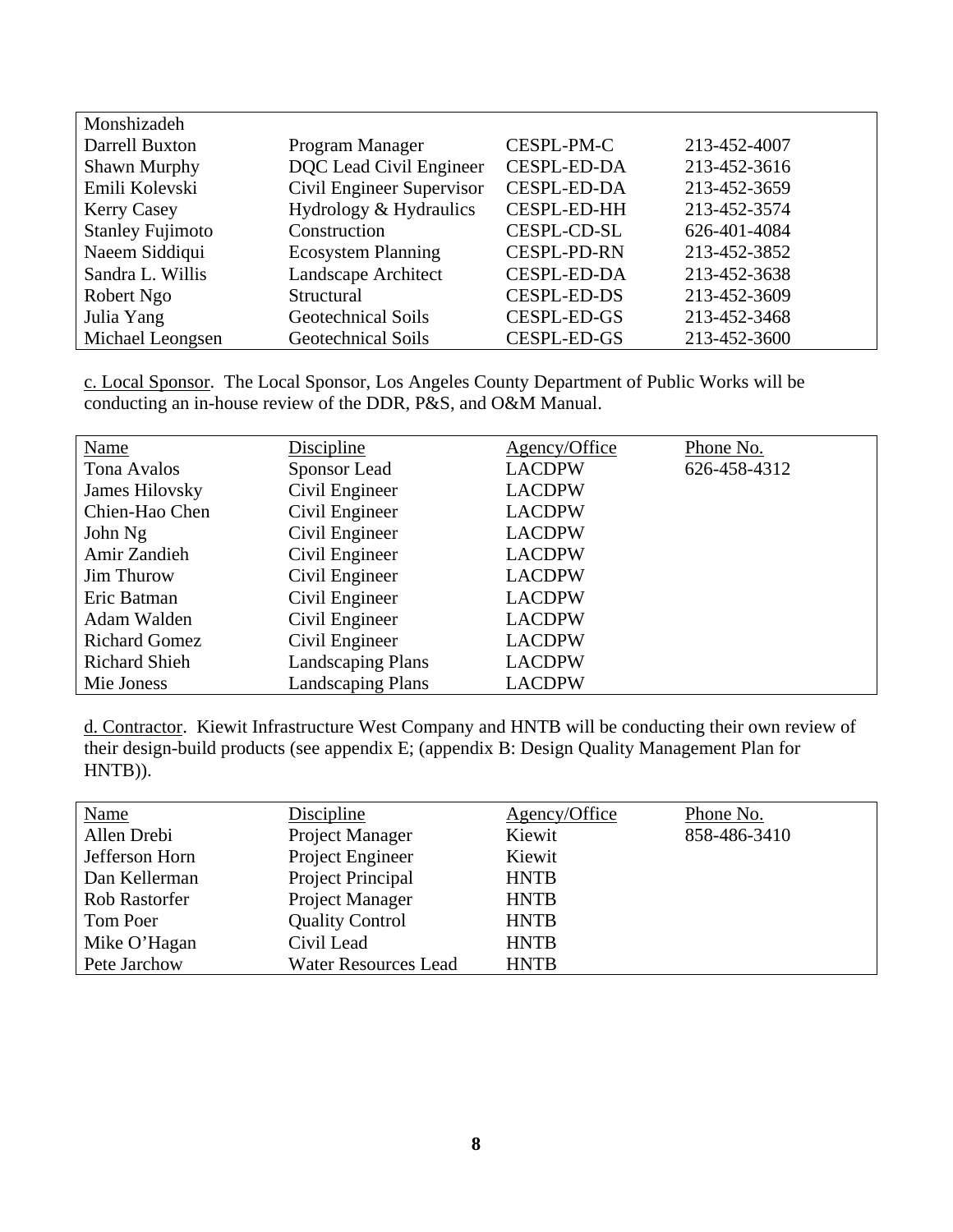e. Agency Technical Review. Required ATR Team Expertise for Implementation of DDR, P&S, and O&M Manual; ATR team To Be Determined after approval of RP.

| <b>ATR Team Members/Disciplines</b> | <b>Expertise Required</b>                                            |
|-------------------------------------|----------------------------------------------------------------------|
| <b>ATR Lead</b>                     | The ATR Lead should be a senior engineer with experience in          |
|                                     | preparation and review of DDR, P&S, and O&M Manual for               |
|                                     | ecosystem restoration in a surrounding urban setting, small          |
|                                     | intake system, small inlet and outlet structure, Landscaping,        |
|                                     | irrigation system, planting establishment, utilities, and conducting |
|                                     | ATR. The lead should also have the necessary skills and              |
|                                     | experience to lead a virtual team through the ATR process.           |
|                                     | Typically, the ATR lead may also serve as a reviewer for a specific  |
|                                     | discipline (such as Landscape Architect, Civil Design Engineering,   |
|                                     | or Construction).                                                    |
| Landscape Architect                 | The reviewer should be a senior Landscape Architect with             |
|                                     | experience in irrigation system, plant establishment, landscaping,   |
|                                     | restoration ecology, design and review of ecosystem restoration      |
|                                     | and water movement, and environmental compliance.                    |
| Civil Design Engineering            | The reviewer should be a senior civil design engineer with           |
|                                     | experience in care and diversion and control of water, ecosystem     |
|                                     | restoration in an urban setting that includes streambed and          |
|                                     | ponds, excavation and backfill for inlet and outlet structures,      |
|                                     | small junction structure, and roadway restoration. Experience in     |
|                                     | design-build construction would be beneficial.                       |

| <b>Reviewer Type</b> | <b>Hours</b> | <b>Labor Rate</b> | <b>Total</b> |
|----------------------|--------------|-------------------|--------------|
| ATR Team Lead        | 24           | \$120/hr          | \$2,880      |
| ATR Team Members (2) | 48           | \$120/hr          | \$5,760      |
| <b>Total:</b>        | $- - -$      | $- - -$           | \$8,640      |
|                      |              |                   |              |

**6. PUBLIC COMMENT.** To ensure that the peer review approach is responsive to the wide array of stakeholders and customers, both within and outside the Federal Government, SPL will provide an opportunity for public comment by posting the approved RP on its public website, http://spl.usace.army.mil/review\_plans, for 30 calendar days. This is not a formal comment period; however, if and when comments are received, the PDT will consider them and decide if revisions to the review plan are necessary. If significant and relevant comments are made, the comments will be provided to the reviewers before they conduct their review.

### **7. REVIEW SCHEDULE.**

| <b>Activity</b>                          | <b>Dates</b>    |
|------------------------------------------|-----------------|
| <b>Detailed Project Report Completed</b> | $1-May-09$      |
| <b>RFP Review Completed</b>              | $20 - Apr - 11$ |
| <b>BCOE Certificate for RFP</b>          | $20$ -May-11    |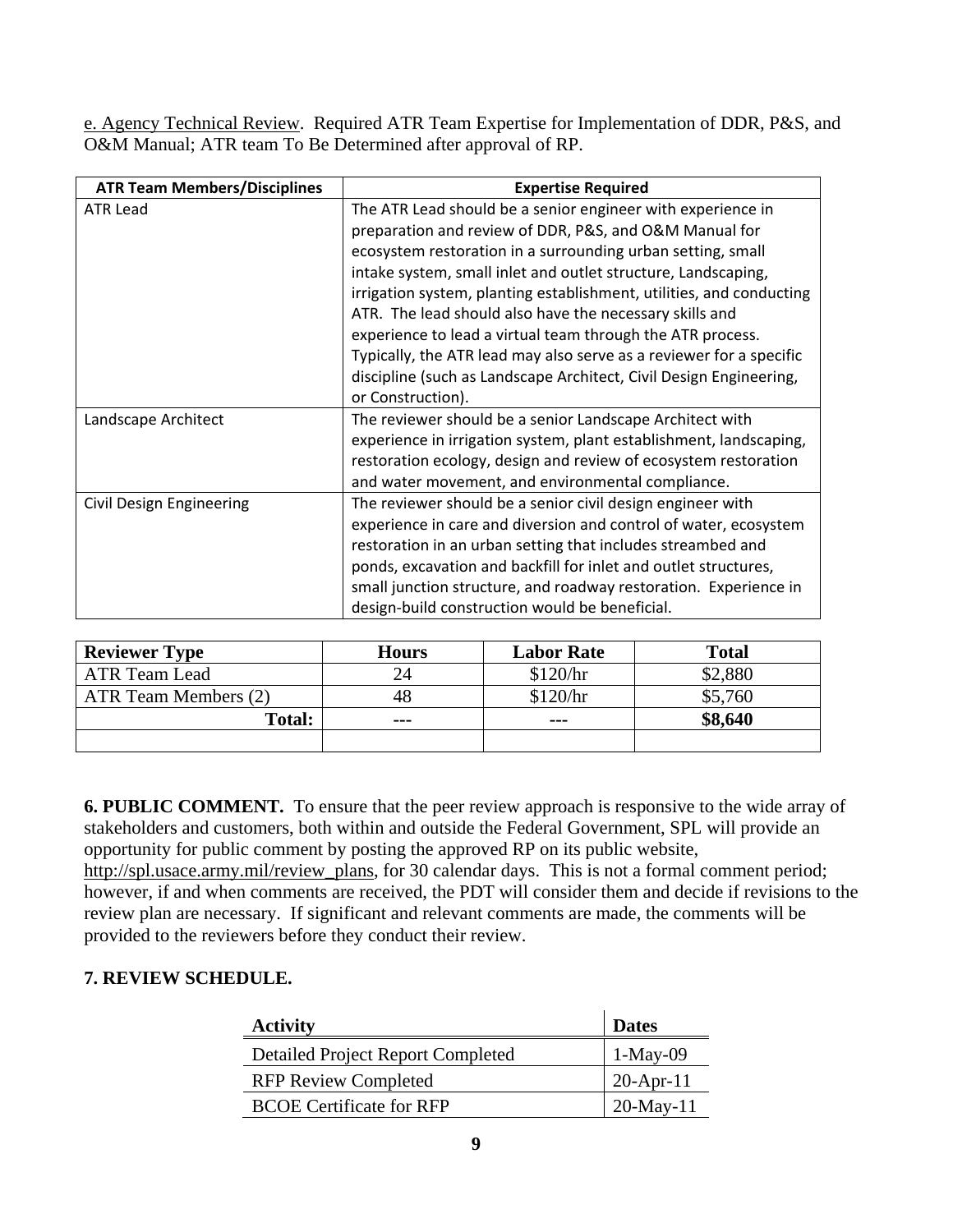| <b>VE Study Completed</b>               | $1-Jul-11$      |
|-----------------------------------------|-----------------|
| <b>RFP</b> Awarded                      | $13$ -Jul- $11$ |
| Design-Build NTP                        | 29-Jul-11       |
| Submit 35% Design-Build P&S and DDR     | $8-Sep-11$      |
| 35% DQC Design-Build Review Completed   | $27-Sep-11$     |
| 35% Review Conference Completed         | 28-Sep-11       |
| 65% DQC Design-Build Review Completed   | $7-Nov-11$      |
| 65% Review Conference Completed         | $8-Nov-11$      |
| 95% DQC Design-Build Review Completed   | 20-Dec-11       |
| 95% Review Conference Completed         | $21$ -Dec-11    |
| Final Design-Build P&S and DDRCompleted | 29-Dec-11       |
| <b>DQC</b> Certificate                  | 10-Feb-12       |
| Review Plan Approval by SPD             | 27-Feb-12       |
| <b>Public Comment Posted</b>            | $6$ -Mar-12     |
| Submit Final P&S and DDR for ATR        | $7-Mar-12$      |
| <b>ATR Certification</b>                | 16-Mar-12       |
| <b>Begin Construction</b>               | <b>TBD</b>      |
| Submit As-builts and O&M Manual         | TBD             |
| Complete As-builts and O&M Manual       | TBD             |
| <b>End Construction</b>                 | <b>TBD</b>      |

**8. DOCUMENTATION OF REVIEW.** DrChecks review software will be used to document all ATR comments, responses and associated resolutions accomplished through the review process. Comments should be limited to those that are required to ensure adequacy of the product. The four key parts of a quality review comment will normally include:

- (1) The review concern identify the product's information deficiency or incorrect application of policy, guidance, or procedures;
- (2) The basis for the concern cite the appropriate law, policy, guidance, or procedure that has not been properly followed;
- (3) The significance of the concern indicate the importance of the concern with regard to its potential impact on the plan selection, recommended plan components, efficiency (cost), effectiveness (function/outputs), implementation responsibilities, safety, Federal interest, or public acceptability; and
- (4) The probably specific action needed to resolve the concern identify the action(s) that the reporting officers must take to resolve the concern.

In some situations, especially addressing incomplete or unclear information, comments may seek clarification in order to then assess whether further specific concerns may exist.

The ATR documentation in DrChecks will include the text of each ATR concern, the PDT response, a brief summary of the pertinent points in any discussion, including any vertical team coordination (the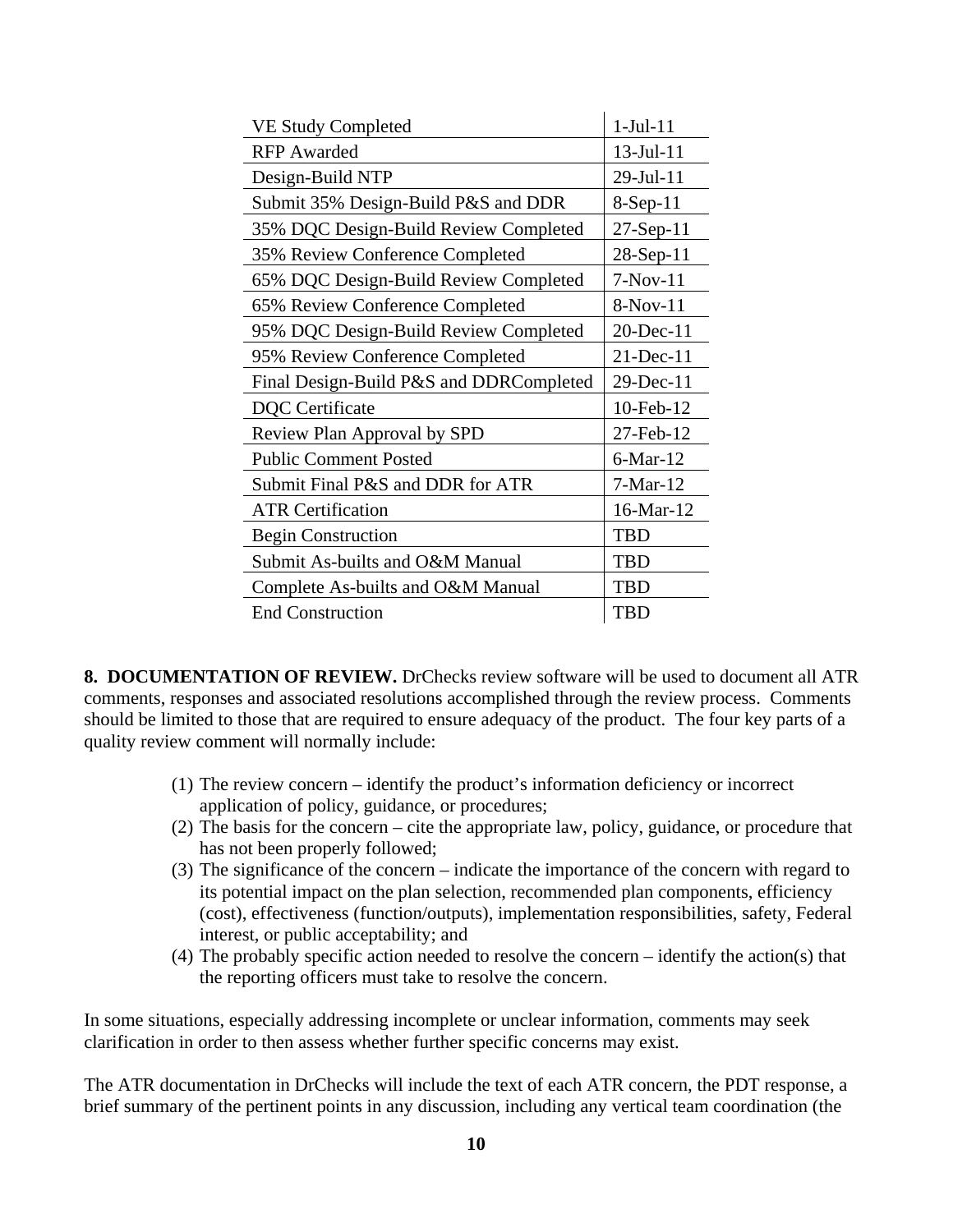vertical team includes the district, RMO, MSC, and HQUSACE), and the agreed upon resolution. If an ATR concern cannot be satisfactorily resolved between the ATR team and the PDT, it will be elevated to the vertical team for further resolution in accordance with the policy issue resolution process described in either ER 1110-2-12 or ER 1105-2-100, Appendix H, as appropriate. Unresolved concerns can be closed in DrChecks with a notation that the concern has been elevated to the vertical team for resolution.

At the conclusion of each ATR effort, the ATR team will prepare a Review Report summarizing the review. Review Reports will be considered an integral part of the ATR documentation and shall;

- (1) Identify the document(s) reviewed and the purpose of the review;
- (2) Disclose the names of the reviewers, their organizational affiliations, and include a short paragraph on both the credentials and relevant experiences of each reviewer;
- (3) Include the charge to the reviewers;
- (4) Describe the nature of their review and their findings and conclusions;
- (5) Identify and summarize each unresolved issue (if any); and
- (6) Include a verbatim copy of each reviewer's comments (either with our without specific attributions), or represent the views of the group as a whole, including any disparate and dissenting views.

ATR may be certified when all ATR concerns are either resolved or referred to the vertical team for resolution and the ATR documentation is complete. The ATR Lead will prepare a Statement of Technical Review certifying that the issues raised by the ATR team have been resolved (or elevated to the vertical team). A Statement of Technical Review should be completed prior to the District Commander signing the final report.

**9. POINTS OF CONTACT.** Public questions and/or comments on this review plan can be directed to the following points of contact:

Los Angeles District: Project Manager: Darrell Buxton (213) 452-4007 Lead Engineer: Shawn Murphy (213) 452-3616

South Pacific Division SPD Team Lead: Paul Devitt (415) 503-6558

**10. REVIEW PLAN APPROVAL.** The Review Management Office (RMO) for all work products of Tujunga Wash Ecosystem Restoration Project is the RMC, within close coordination with the SPD MSC.

In summary, the Los Angeles District proposes to fully comply with all existing guidance and conduct DQC and ATR. Type I and II IEPR (SAR) are not required for this project in accordance with EC 1110-2-209. Approval of this RP as outlined above will help facilitate the District's completion of the Project features to complete within the design-build schedule. In order to ensure the RP is in compliance with the principles of EC 1165-2-209, the RP must be approved by the applicable MSC, in this case the Commander, South Pacific Division. Once the RP is approved, the District will post it to its district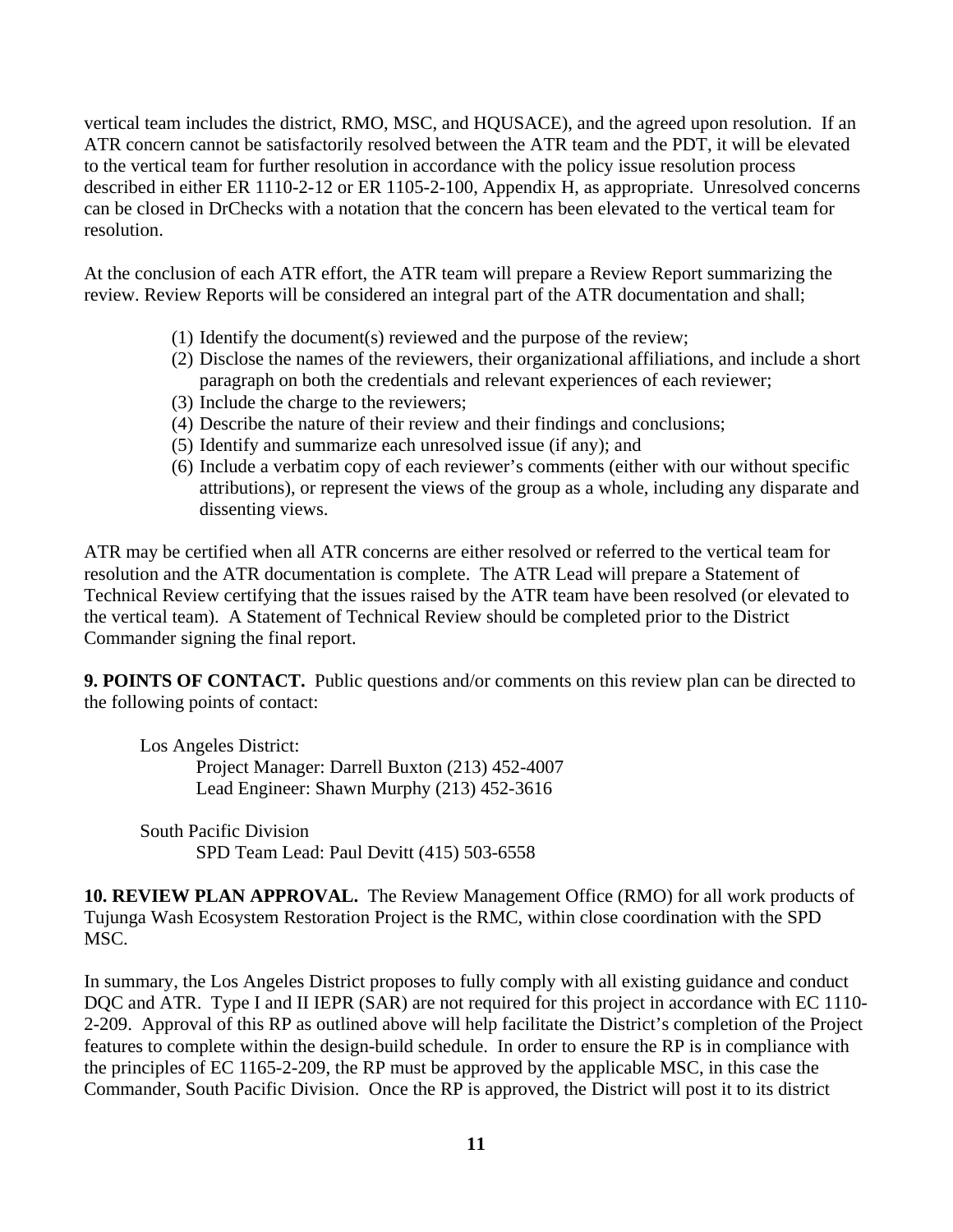public website and notify SPD. If necessary, any changes to the review plan will be approved by following the process used for initially approving the plan.

 Los Angeles District requests that the South Pacific Division endorse the above recommendations and approve this Review Plan as described in Appendix B of EC 1165-2-209.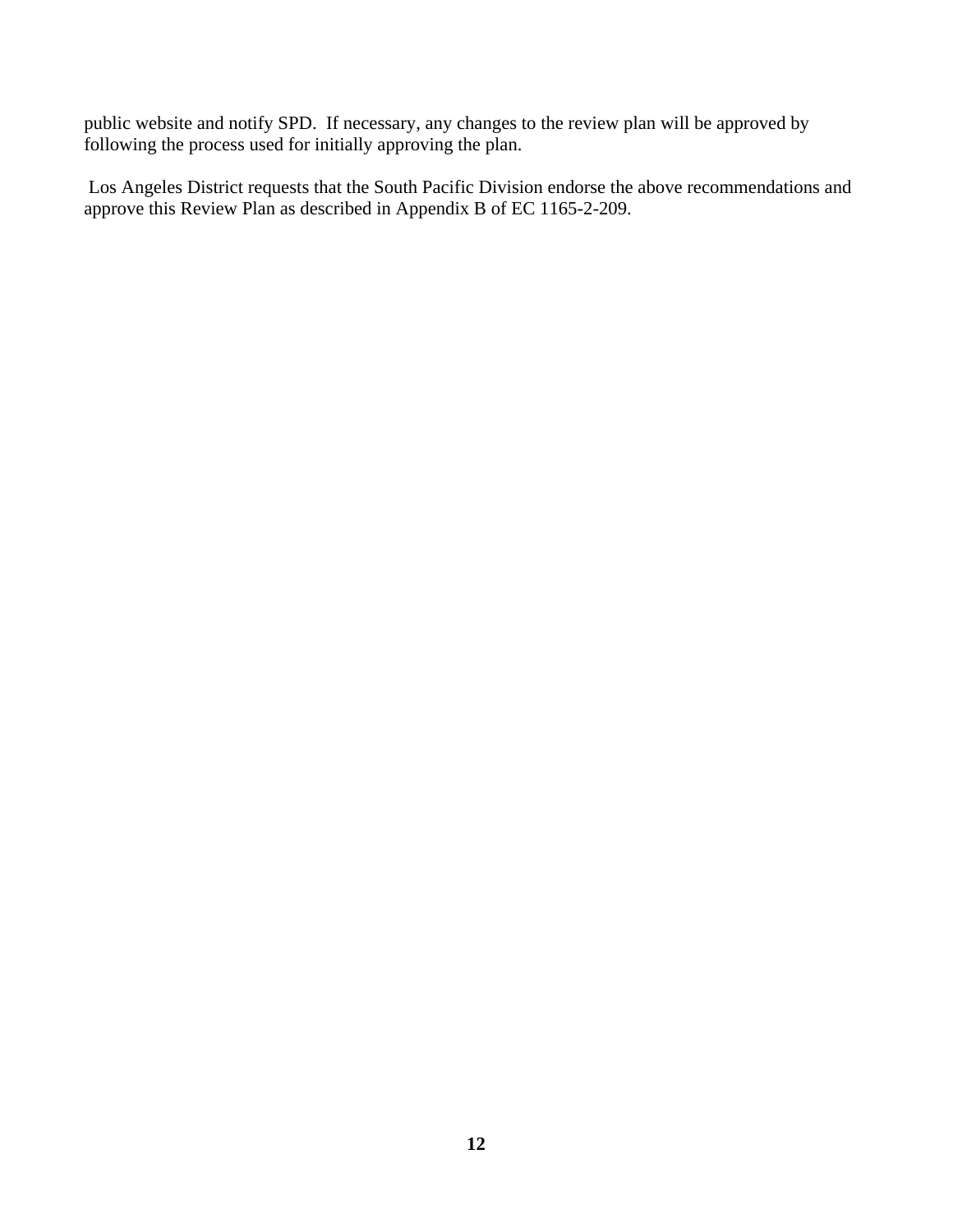# **FIGURE A**



PROJECT LOCATION MAP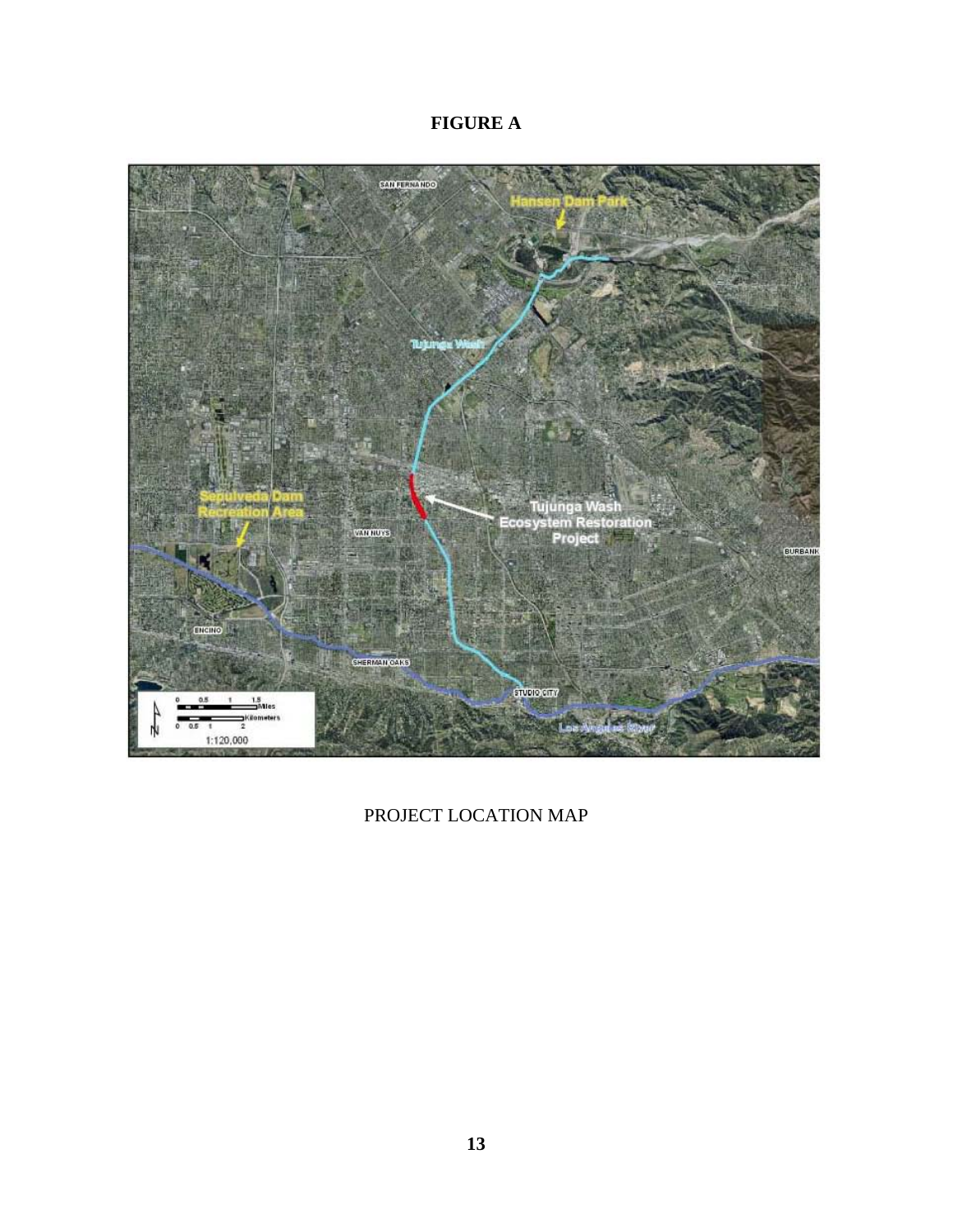# **FIGURE B**



PROJECT AREA MAP 1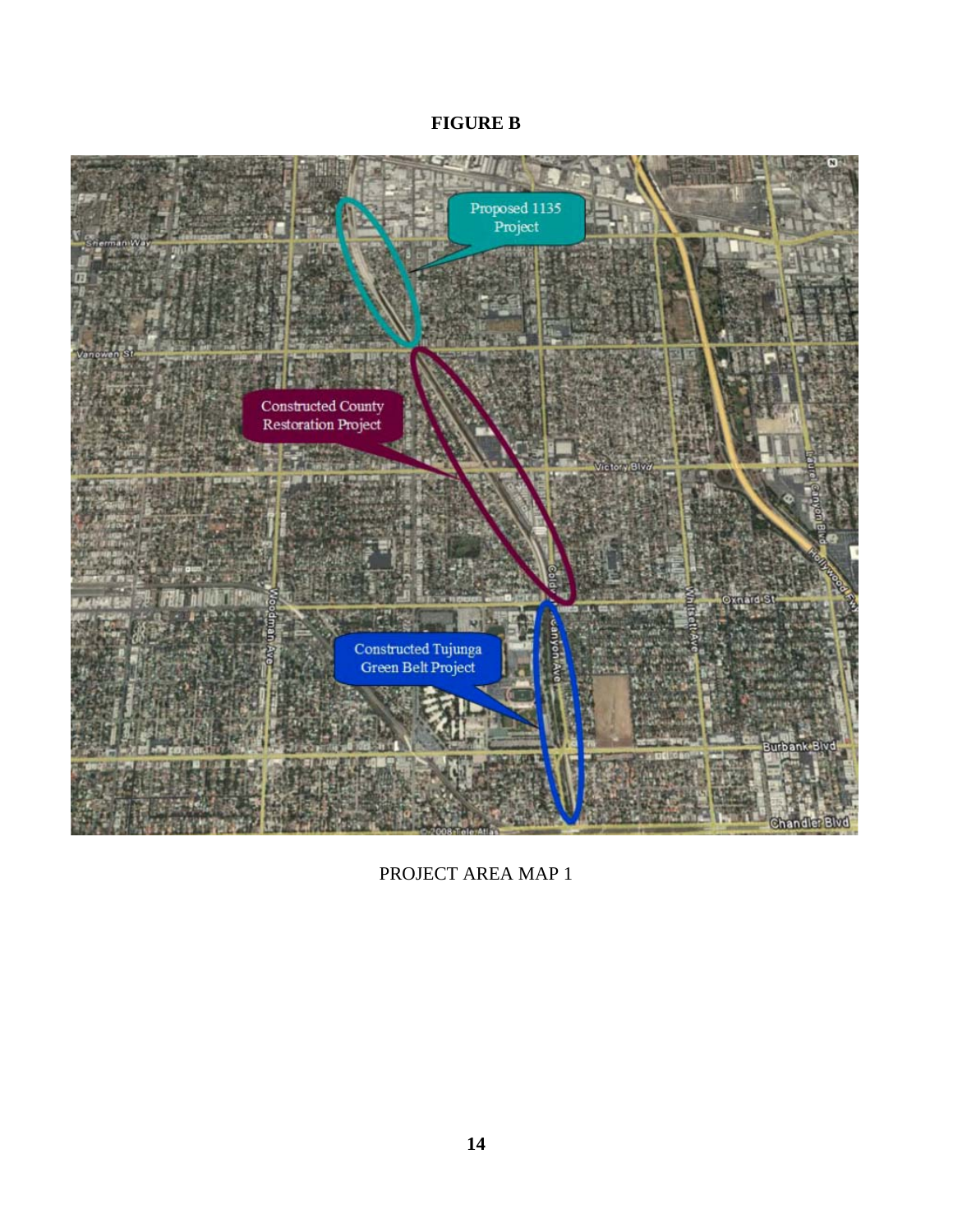# **FIGURE C**



# PROJECT AREA MAP 2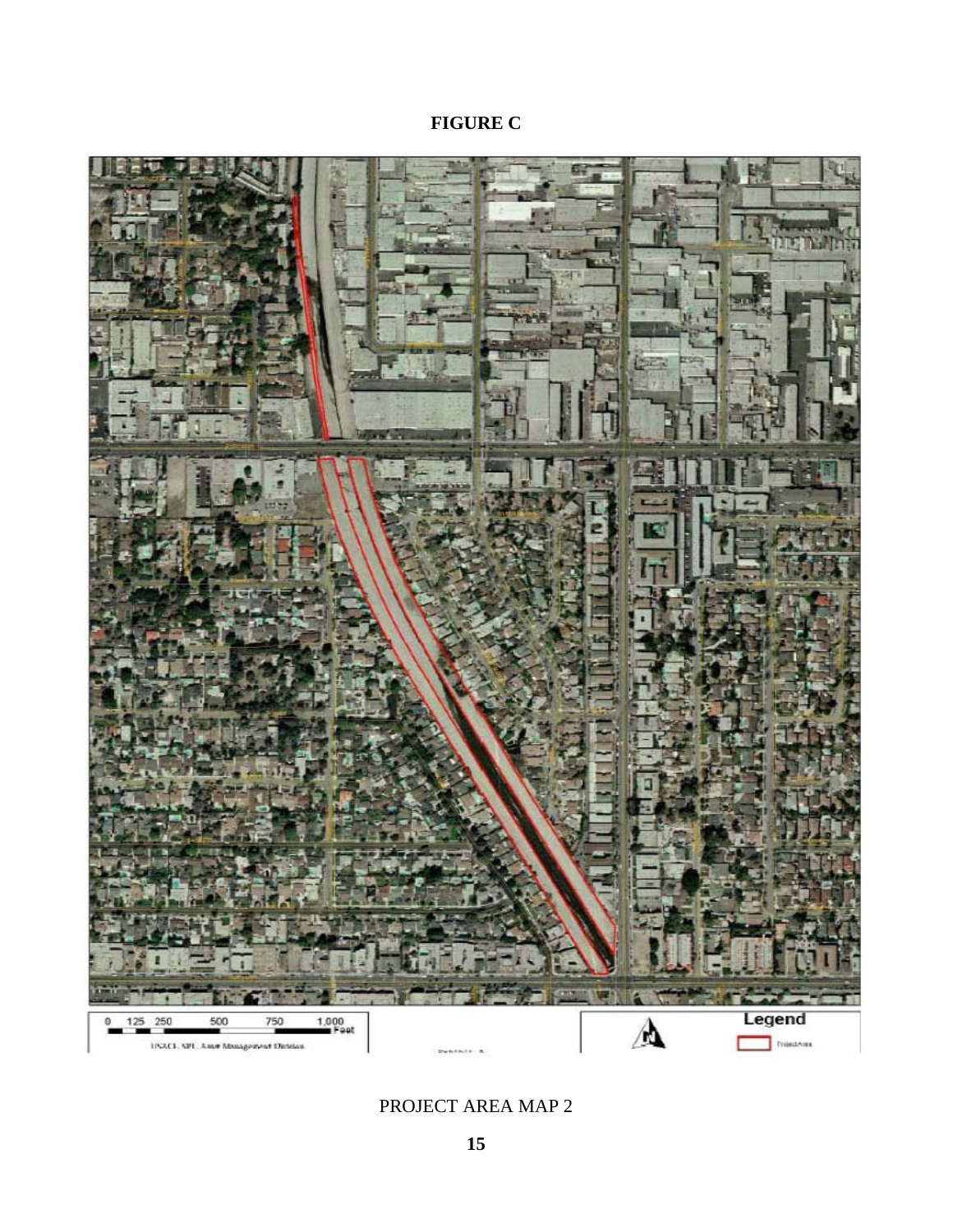## **FIGURE D**



PROJECT WATER SOURCE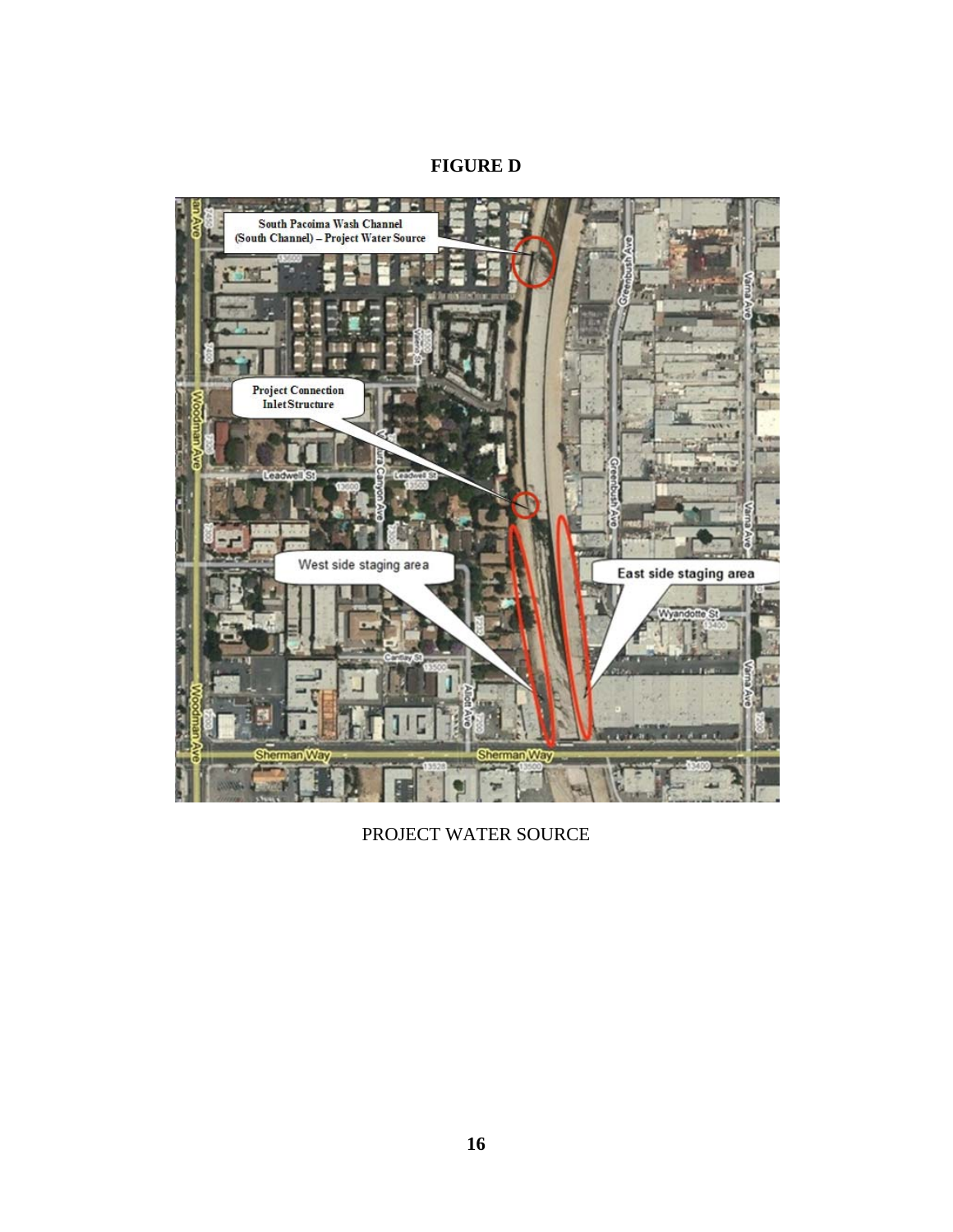#### **ATTACHMENT 1: SAMPLE STATEMENT OF TECHNICAL REVIEW FOR IMPLEMENTATION DOCUMENTS**

#### **COMPLETION OF AGENCY TECHNICAL REVIEW**

The Agency Technical Review (ATR) has been completed for the Tujunga Wash Ecosystem Restoration Project and Specifications for Tujunga Wash Ecosystem Restoration Project, Los Angeles, CA. The ATR was conducted as defined in the project's Review Plan to comply with the requirements of EC 1165-2-209. During the ATR, compliance with established policy principles and procedures, utilizing justified and valid assumptions, was verified. This included review of: assumptions, methods, procedures, and material used in analyses, alternatives evaluated, the appropriateness of data used and level obtained, and reasonableness of the results, including whether the product meets the customer's needs consistent with law and existing US Army Corps of Engineers policy. The ATR also assessed the Design-Build process to award. All comments resulting from the ATR have been resolved and the comments have been closed in DrChecks<sup>sm</sup>.

| <b>SIGNATURE</b>             |      |
|------------------------------|------|
| <b>Name</b>                  | Date |
| <b>ATR Team Leader</b>       |      |
| <b>Office Symbol/Company</b> |      |
|                              |      |
| <b>SIGNATURE</b>             |      |
| Darrell Buxton               | Date |
| Project Manager              |      |
| <b>Office Symbol</b>         |      |
|                              |      |
| <b>SIGNATURE</b>             |      |
| <b>Name</b>                  | Date |
| Landscape Architect,         |      |
| <b>Office Symbol</b>         |      |
|                              |      |
|                              |      |
| <b>SIGNATURE</b>             |      |
| <b>Name</b>                  | Date |
| Civil Engineer,              |      |
| <b>Office Symbol</b>         |      |
|                              |      |
|                              |      |
|                              |      |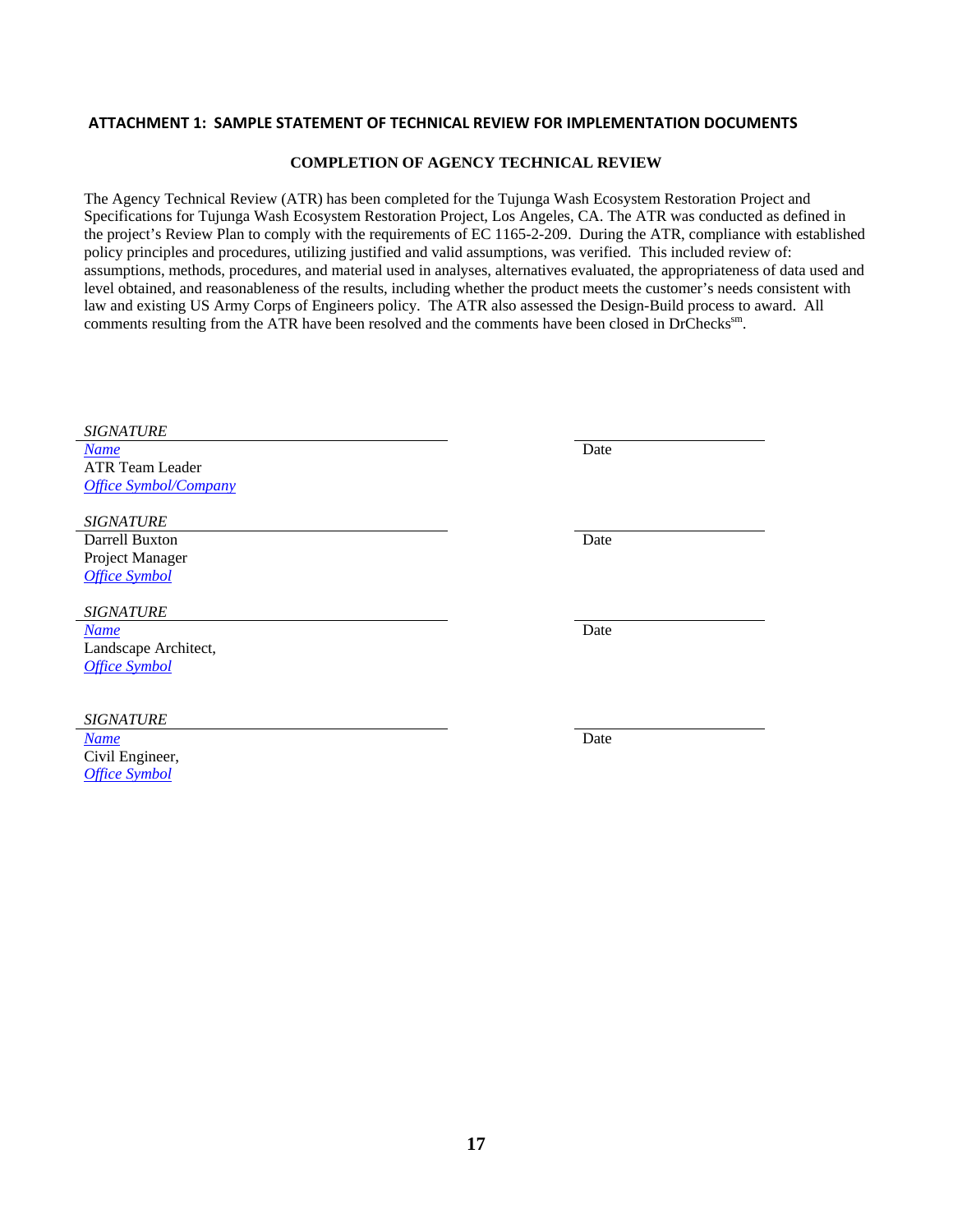### **CERTIFICATION OF AGENCY TECHNICAL REVIEW**

Significant concerns and the explanation of the resolution are as follows: *Describe the major technical concerns and their resolution.*

As noted above, all concerns resulting from the ATR of the project have been fully resolved.

*SIGNATURE*

*Name* Date **Date** Chief, Engineering Division *Office Symbol*

*SIGNATURE*

*Name* Date **Date** Chief, Planning Division *Office Symbol*

<sup>1</sup> Only needed if some portion of the ATR was contracted